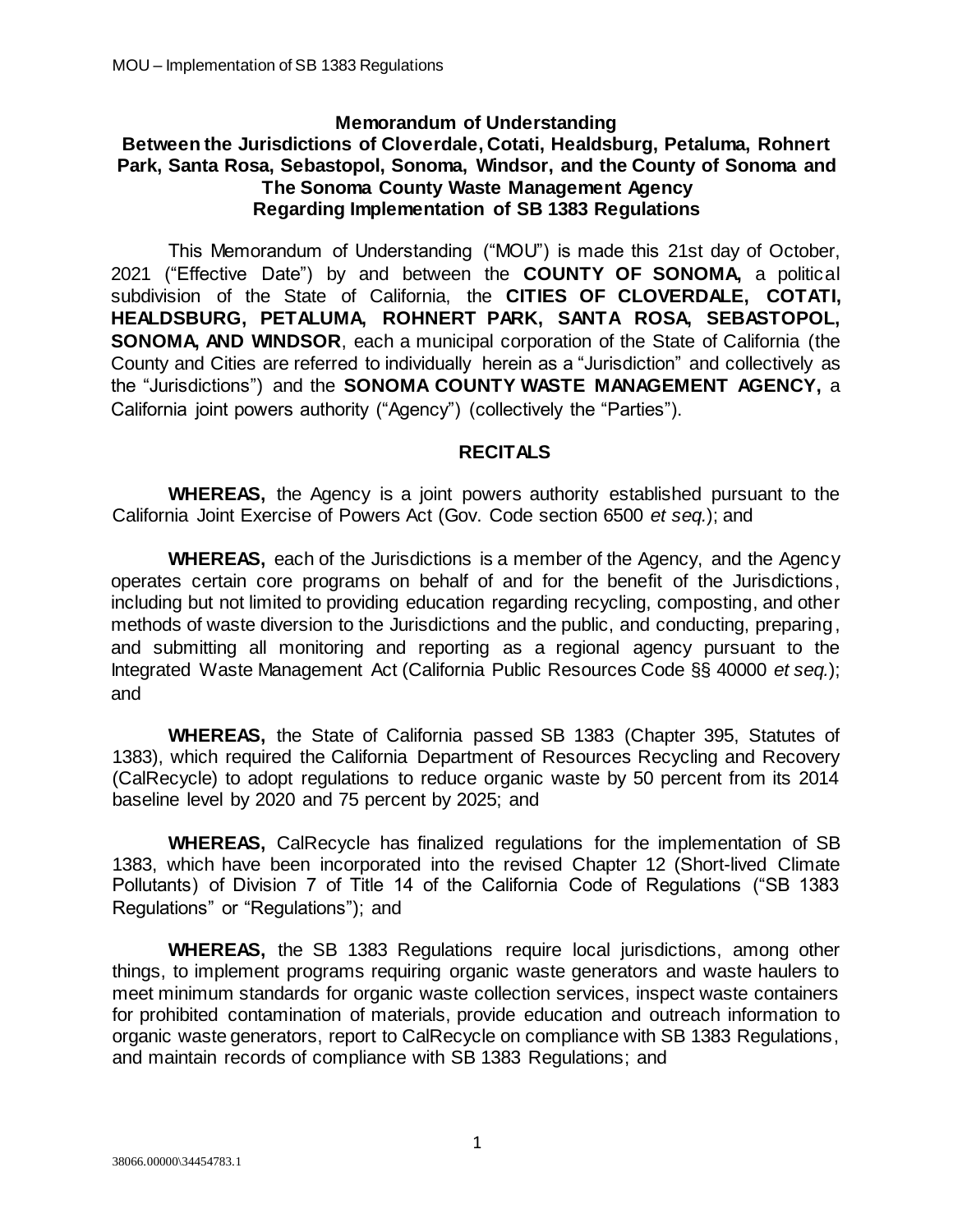**WHEREAS,** jurisdictions may enter into a contract with a joint powers authority to implement the requirements of the SB 1383 Regulations, except that the Jurisdictions shall remain ultimately responsible for compliance in accordance with Section 18981.2 of the Regulations; and

**WHEREAS,** the Parties are entering into this MOU to establish certain roles and responsibilities that the Agency shall assume on behalf of the Jurisdictions to implement the SB 1383 Regulations under the terms and conditions as set forth herein.

**NOW, THEREFORE,** in consideration of the foregoing, the Parties hereby agree as follows:

### **AGREEMENT**

1. **Term**. This MOU shall commence on the Effective Date and remain in full force and effect until terminated as set forth in Section 6 of this MOU.

#### 2. **Definitions**.

The terms set forth below are defined as follows for purposes of this MOU. Any terms that are used but not defined herein shall have the meaning set forth in the SB 1383 Regulations, Section 17402 of Title 14 of the California Code of Regulations, or Section 18815.2 of Title 14 of the California Code of Regulations.

(a) "Agency" means the Sonoma County Waste Management Agency, doing business as Zero Waste Sonoma.

(b) "CalRecycle" or "Department" means the California State Department of Resources Recycling and Recovery.

(c) "City" means one of the cities or towns that is a signatory to this MOU.

(d) "County" means the County of Sonoma.

(e) "Edible Food" means food intended for human consumption.

(f) "Generator" means a person or entity that is responsible for the initial creation of organic waste.

(g) "Hauler" means a person or entity who collects material from a Generator and delivers it to a reporting entity, end user, or a destination outside of the state. "Hauler" includes public contract haulers, private contract haulers, food waste self-haulers, and self-haulers. A person who transports material from a reporting entity to another person is a transporter, not a hauler.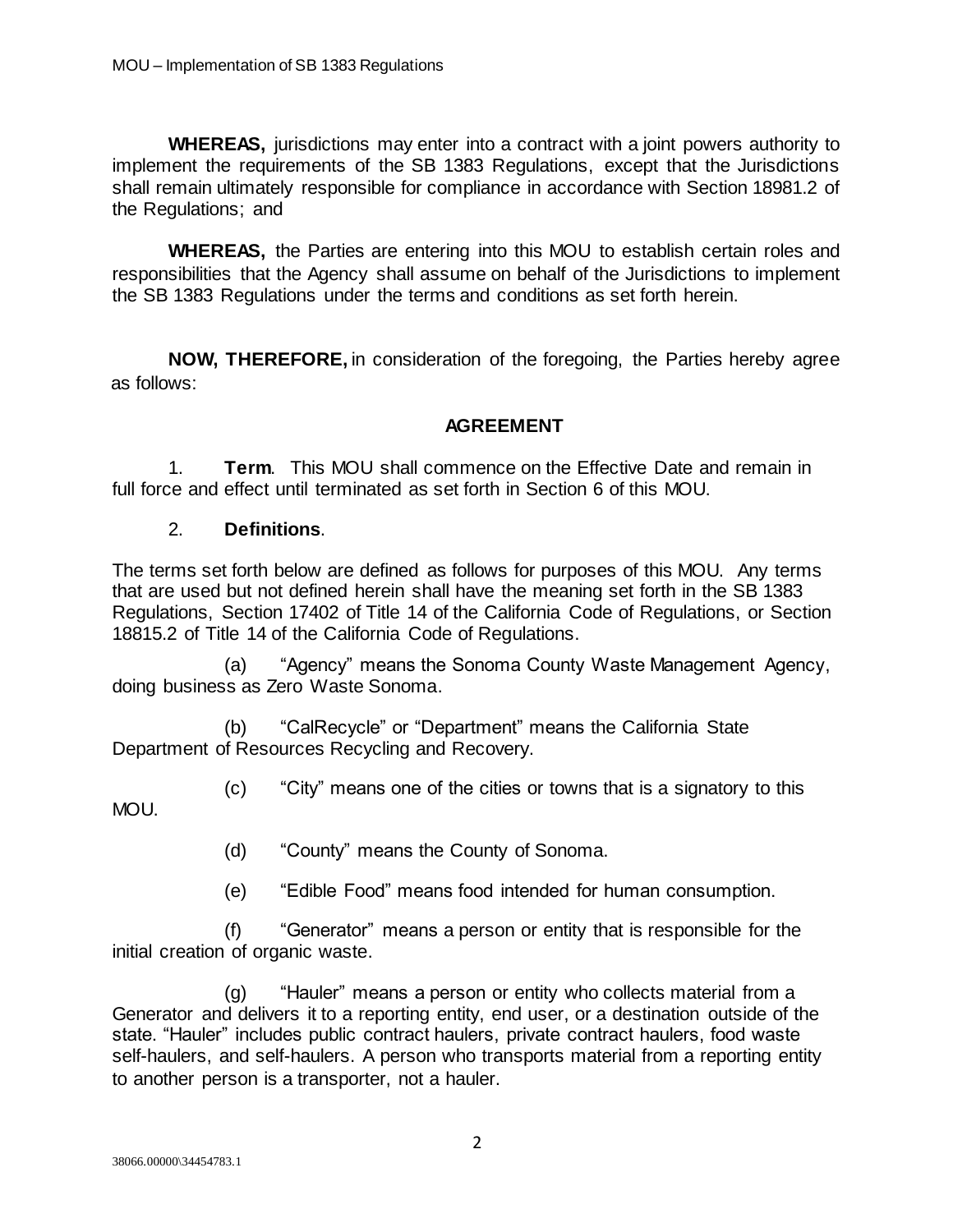(h) "Implementation Record" means the compiled records, physical or electronic, of a Jurisdiction that must be stored in one central location and contain the records and information required by Section 18995.2 of the Regulations.

(i) "Jurisdiction" means a City or the County, each of which provides solid waste collection services within their jurisdictional boundaries.

(j) "Organics," "Organic Materials" or "Organic Waste" are materials that originate from living organisms and their metabolic waste products, including food, green material, landscape and pruning waste, vegetables, grain, meat, bones, paper towels, leaves, digestate, and wood.

(k) "SB 1383 Regulations," "Regulations," or "Chapter" means Chapter 12 (Short-lived Climate Pollutants) of Division 7 of Title 14 of the California Code of Regulations, as they may be amended from time to time. Regulatory references to specific sections listed in the MOU shall be to the SB 1383 Regulations, unless specifically noted otherwise.

# 3. **Responsibilities of the Agency.**

(a) **Education and outreach.** The Agency shall provide educational materials and community outreach to organic waste generators in English and Spanish that explain and provide information on the requirements of the SB 1383 Regulations, as more specifically described below. In providing the education and outreach materials described below, the Agency intends that its education and outreach efforts will be consistent with, and supplemental to, the education and outreach provided by the Jurisdictions' franchised haulers. Since Non-Local Entities and Local Education Agencies are not under the Jurisdictions' control but are still subject to SB 1383, the Agency shall also identify and provide them with the educational materials on the requirements set forth below.

(i) Prior to February 1, 2022, the Agency will make available to Generators, through print and/or electronic media as permitted pursuant to the Regulations, information regarding the responsibilities and requirements set forth in Sections 18984.9, 18984.10, 18985.1, 18985.2, 18988.3, 18991.3, 18991.4, and 18991.5 of the Regulations. The information generated pursuant to this subparagraph shall be made available through posting on the Agency's website, content made available for posting on the Jurisdictions' websites, and brochures made available for distribution to Generators. The Agency will additionally distribute the information through other social media as deemed appropriate at the Agency's discretion. The information generated pursuant to this subparagraph shall be updated at least annually.

(ii) Through email, letters, or other direct communication, the Agency shall annually notify Tier I and II Commercial Edible Food Generators within each Jurisdiction of their food recovery requirements as established pursuant to Section 18991.3 and 18991.4 of the Regulations. Such notification shall include corresponding resources to assist in compliance with the applicable food recovery requirements.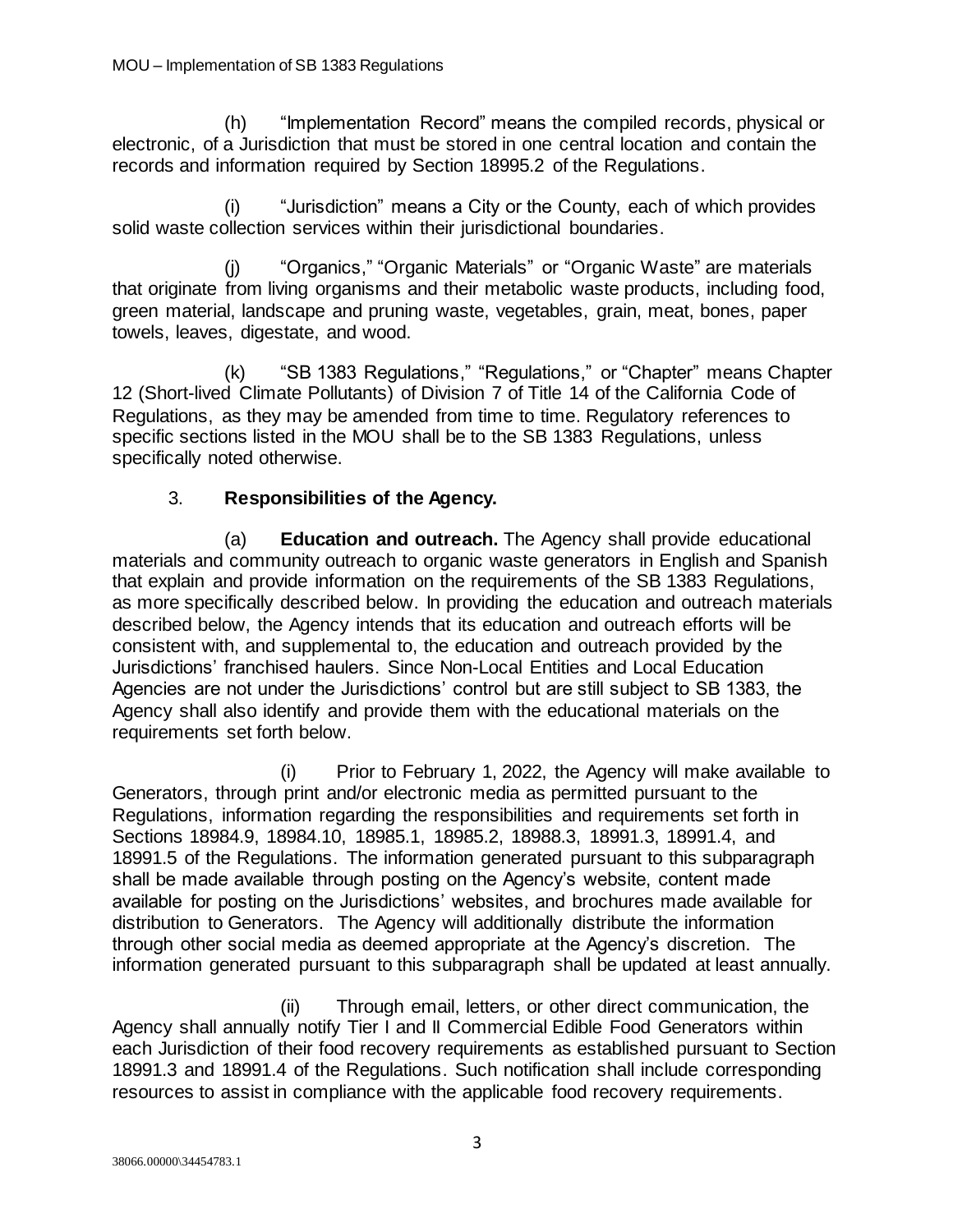(iii) The Agency shall perform outreach to non-compliant residential and commercial Generators to seek voluntary compliance with the Regulations, as further described under Section 3(e) of this MOU. As part of seeking voluntary compliance, the Agency will provide non-compliant residential and commercial Generators with information and resources to help them comply with the Regulations related to the collection and recovery of Organic Materials.

(iv) On or before January 1, 2022, the Agency will design container decals that comply with Section 18984.8 of the Regulations and distribute them upon request at the requesting Jurisdiction's expense if a Jurisdiction's Hauler does not produce its own.

# (b) **Procurement.**

(i) The Agency shall annually notify each Jurisdiction of its Organic Waste product procurement target, as required and determined by CalRecycle pursuant to Section 18993.1 of the Regulations. Before CalRecycle releases the official procurement targets for each Jurisdiction on January 1, 2022 and every five years thereafter, the Agency shall assist the Jurisdictions in calculating estimates of the procurement targets.

(ii) The Agency shall further use reasonable efforts to procure recovered Organic Waste products on behalf of the Jurisdictions to meet the Jurisdictions' respective Organic Waste product procurement targets in accordance with Section 18993.1 of the Regulations. Credit for procurement of Organic Waste products procured by the Agency pursuant to this subparagraph shall be allocated to each Jurisdiction's procurement target on a proportionate basis based on their respective procurement targets. For example, if one Jurisdiction's procurement target is equal to 25% of the cumulative procurement targets of all the Jurisdictions, then that Jurisdiction will receive credit for 25% of all Organic Waste products procured by the Agency pursuant to this subparagraph.

(iii) The Agency shall use or give away Organic Waste products procured pursuant to subparagraph (ii) as the Agency deems appropriate in its sole discretion.

(iv) The Agency shall include all documents and information required pursuant to Section 18993.2 of the Regulations as they relate to the procurement of Organic Waste products by the Agency pursuant to subparagraph (ii) in the Implementation Record for each of the Jurisdictions. This documentation shall be made available to the Jurisdictions through the Implementation Record, as set forth below.

# (c) **Reporting and recordkeeping**.

(i) The Agency shall prepare and submit the reports required pursuant to Section 18992.1 and 18992.2 on Organics processing capacity and Edible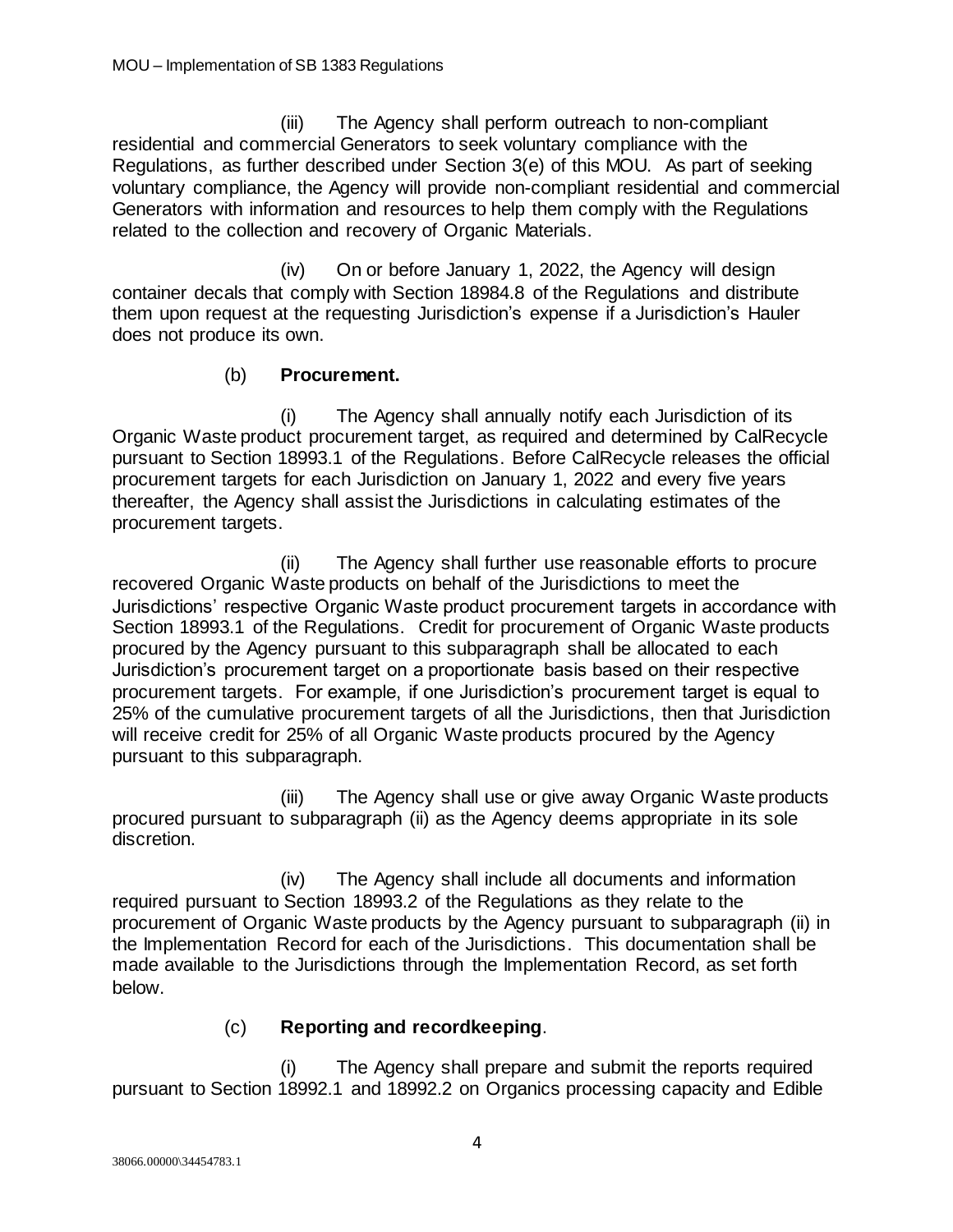Food recovery capacity planning. The Agency shall submit the required reports in accordance with the schedule established in Section 18992.3.

(ii) In conformance with Section 18995.2 of the Regulations, the Agency will store and maintain the Implementation Record for each of the Jurisdictions. Each Jurisdiction will be given access to their own Implementation Record through a cloud-based software. Agency staff will promptly upload documents and in a manner as required in the Regulations, provided that the information is made available to the Agency by the Jurisdictions creating such records in a prompt manner.

(iii) Upon request by a CalRecycle representative, the Agency will provide access to the Implementation Record within 10 business days. In conformance with the California Public Records Act (Government Code §6250 *et seq.*), Agency will also respond to a request for public records contained in the Implementation Record. Agency and Jurisdiction shall each notify the other if either the Agency or a Jurisdiction receive a request for all or part of the Implementation Record and coordinate a response to such request.

(iv) The Agency shall prepare and submit the Initial Jurisdiction Compliance Report and Jurisdiction Annual Reports to CalRecycle in compliance with Sections 18994.1 and 18994.2.

(d) **Organic waste processing capacity and diversion planning.** In conformance with Sections 18992.1 and 18992.2 of the Regulations, the Agency shall estimate existing Organics processing and Edible Food recovery capacities available in the County. If it is found that capacity in either category is needed, the Agency shall assist the Jurisdictions that lack capacity in creating an implementation plan to expand capacity.

# (e) **Complaints and violations.**

(i) The Regulations require the Jurisdictions to provide a procedure for the receipt and investigation of written complaints of alleged violations of the Regulations. In conformance with this requirement, the Agency shall make an online complaint form available on its website for public submission and will make the form available for the Jurisdictions to place on their respective websites. The complaint form shall collect all information required under Section 18995.3. Upon receipt of a complaint, the Agency shall forward the complaint to the appropriate Jurisdiction and Hauler. The Agency shall work with the appropriate Jurisdiction and the Hauler to investigate the validity of the complaint within 90 days of receipt in accordance with Section 18995.3. The Agency will coordinate with the appropriate Jurisdiction in an effort to ensure that the information collected by the Agency through the investigation process is reasonably sufficient to allow the Agency to determine whether to initiate a formal enforcement action, and to utilize the collected information if such action is initiated. If a Generator is found to be non-compliant, the Agency shall notify the Generator of the Agency's determination of non-compliance, including the basis for its determination and the supporting evidence received or generated by the Agency. As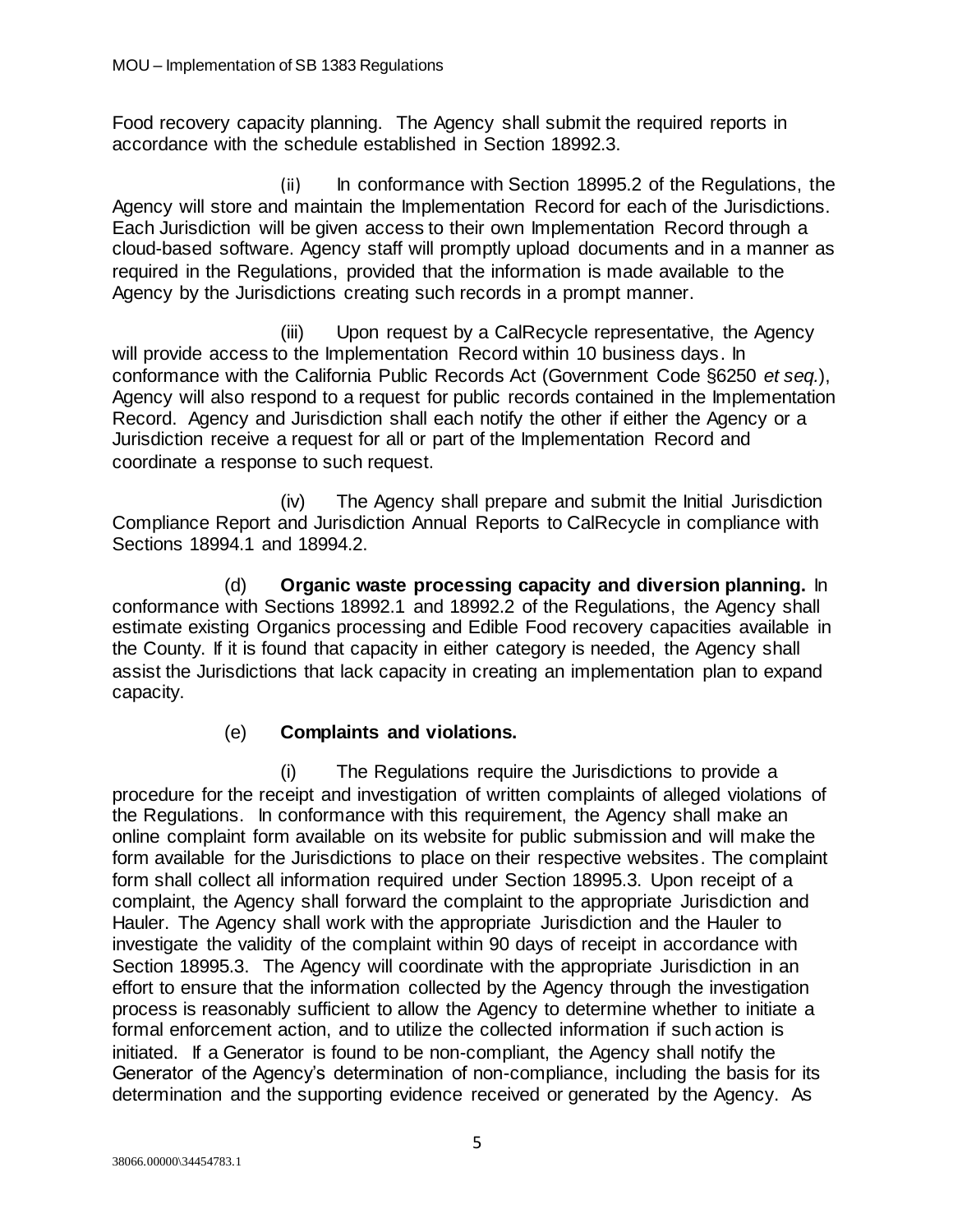part of the notification the Agency will provide resources to assist the Generator in achieving compliance with the Regulations. Nothing herein shall prevent a Jurisdiction from initiating a formal enforcement action as deemed appropriate in the Jurisdiction's discretion prior to completion of the Agency's investigation. In the event that a Jurisdiction initiates such formal enforcement action, the Agency shall coordinate with the Jurisdiction to ensure that the Agency's investigation is carried out in a manner that supports the Jurisdiction's investigation.

(ii) The Agency will develop a standardized procedure for seeking voluntary compliance from Generators that are in violation of the Regulations. Through this process the Agency will coordinate with each Jurisdiction's approved Haulers to seek voluntary compliance from Generators found to be in violation of the Regulations. The Agency's responsibilities will include contacting Generators who have repeatedly contaminated and/or refuse to use the recycling and/or organics collection containers despite reasonable efforts by the franchised Hauler to notify the Generator and seek compliance. The Agency will use incrementally escalating efforts to educate the non-compliant Generator and seek voluntary compliance through the standardized procedures developed by the Agency. In the event that the Agency is unable to achieve voluntary compliance through these contacts, the Agency will refer the matter, along with all evidence collected by the Agency related to the Generator's non-compliance, to the Jurisdiction where the Generator is located for formal enforcement action.

(iii) In the event a Jurisdiction initiates an enforcement action against a Generator, the Agency will provide support to the Jurisdiction in carrying out the enforcement action, including working with the Jurisdiction's approved Hauler to determine whether the Generator has come into compliance prior to a compliance deadline established by Notice of Violation. The Agency's support will be directed by the Jurisdiction as it retains responsibility over the formal enforcement action.

(f) **Inspections of Commercial Edible Food Generators.** Beginning January 1, 2022, the Agency shall conduct annual inspections of Tier One Edible Food Generators, food recovery organizations, and food recovery services within the County in a manner as necessary to comply with the requirements of Section 18995.1(a)(2) for all of the Jurisdictions. The Agency may conduct inspections of a random sampling of food recovery entities or prioritize inspections of entities that it determines are more likely to be out of compliance, provided that such manner of selection shall satisfy the requirements of the Regulations. Beginning January 1, 2024, the Agency shall additionally conduct annual inspections of Tier Two Edible Food Generators within the County in a manner as necessary to comply with the requirements of Section 18995.2(a)(2) for all of the Jurisdictions. The Agency may adjust the frequency or number of inspections from time to time if required by CalRecycle.

# (g) **Waivers.**

(i) The Agency shall, on behalf of each Jurisdiction consider and approve or deny each request for waiver of the Regulations made pursuant to Section 18984.11, except as otherwise provided herein.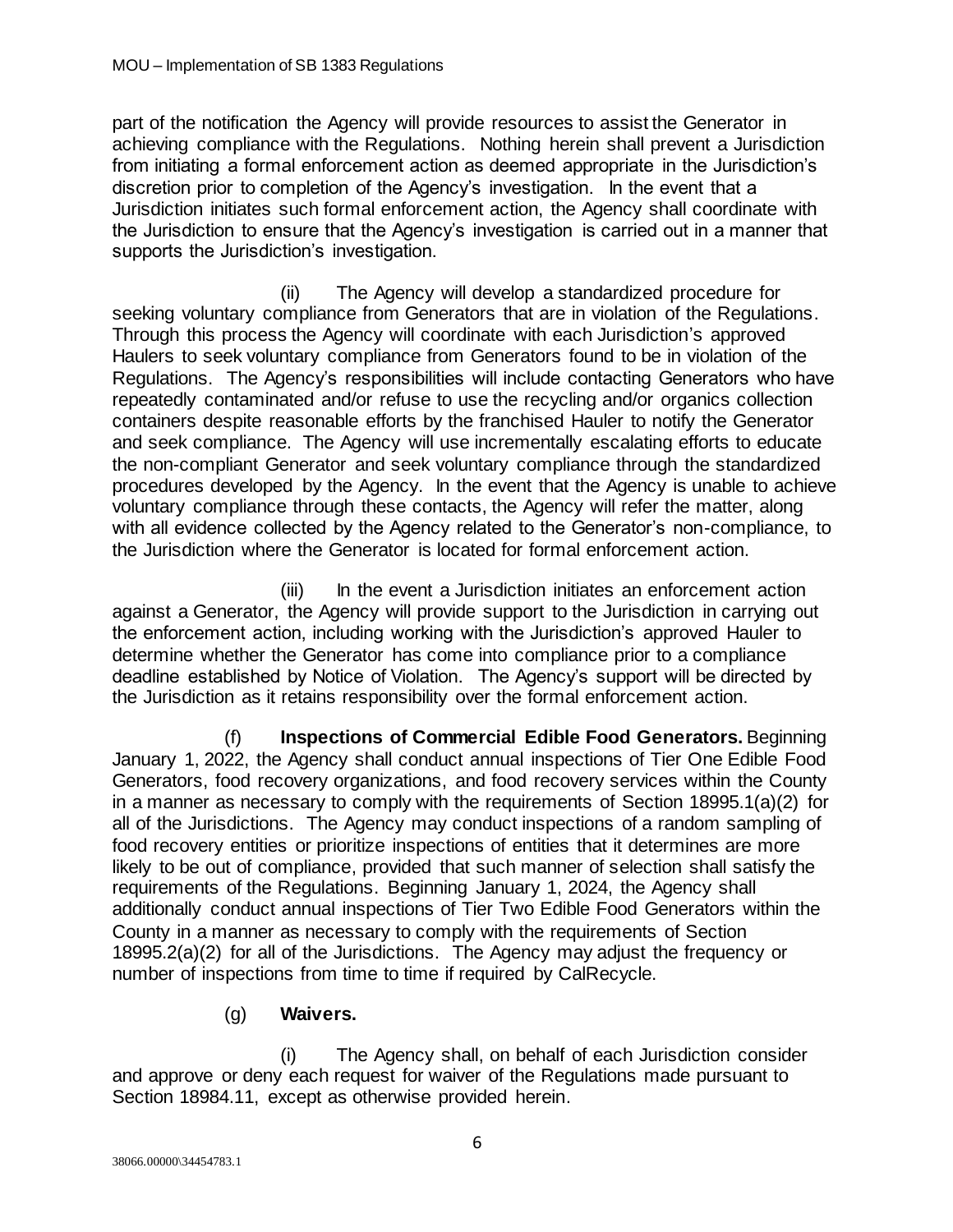(1) The Agency will create a standardized waiver request form for Jurisdictions and Haulers to distribute. This form will be a printable document maintained on the Agency's website.

(2) The Agency will also provide each Jurisdiction with a monthly report listing waivers that have been approved in the Jurisdiction in the prior month.

(ii) Notwithstanding the foregoing, each Jurisdiction may at its discretion elect to consider and approve or deny requests for waiver of the Regulations for Generators within its boundaries rather than delegating this responsibility to the Agency. In the event a Jurisdiction elects to consider waivers within its boundaries, it shall provide written notice to the Agency of its decision, and the Agency will forward any requests for waiver to the Jurisdiction after receiving such notice.

(iii) If certain census tracts within a Jurisdiction are eligible for a waiver or exemption from the requirements of the Regulations based on the criteria set forth in Section 18984.12, the Agency shall assist the Jurisdiction in submitting a waiver request to CalRecycle.

# (h) **Emergency Circumstances – Waivers for Jurisdiction**

(i) The Agency will be responsible for notifying CalRecycle and/or submitting requests on behalf of Jurisdictions that require (1) an Emergency Processing Facility Temporary Equipment Failure Waiver or (2) a Disaster and Emergency Waiver. Such requests and/or notifications shall be made in compliance with Section 18984.13.

# 4. **Responsibilities of the Jurisdictions.**

(a) Except for those responsibilities and requirements expressly assumed by the Agency pursuant to this MOU, each Jurisdiction shall be responsible for compliance with the Regulations, as applicable.

(b) Each jurisdiction shall be responsible for the adoption of its own enforceable ordinance as required by SB 1383.

(c) **Sharing of information.** Within thirty (30) days of request by the Agency, or as soon as such information is available to the Jurisdiction, the Jurisdictions shall share with the Agency all data, documents, contact information for generators within the Jurisdiction, or any other information necessary for the Agency to carry out the responsibilities set forth in this MOU. In accordance with Government Code Section 6254.5, subdivision (e), the Agency agrees to treat as confidential material that the Jurisdictions share with the Agency that is exempt from disclosure pursuant to the Public Records Act (Government Code Section 6250 *et seq.*) and that the sharing Jurisdiction has labeled as confidential. Only authorized Agency officials or employees shall be permitted to access such confidential Jurisdiction material.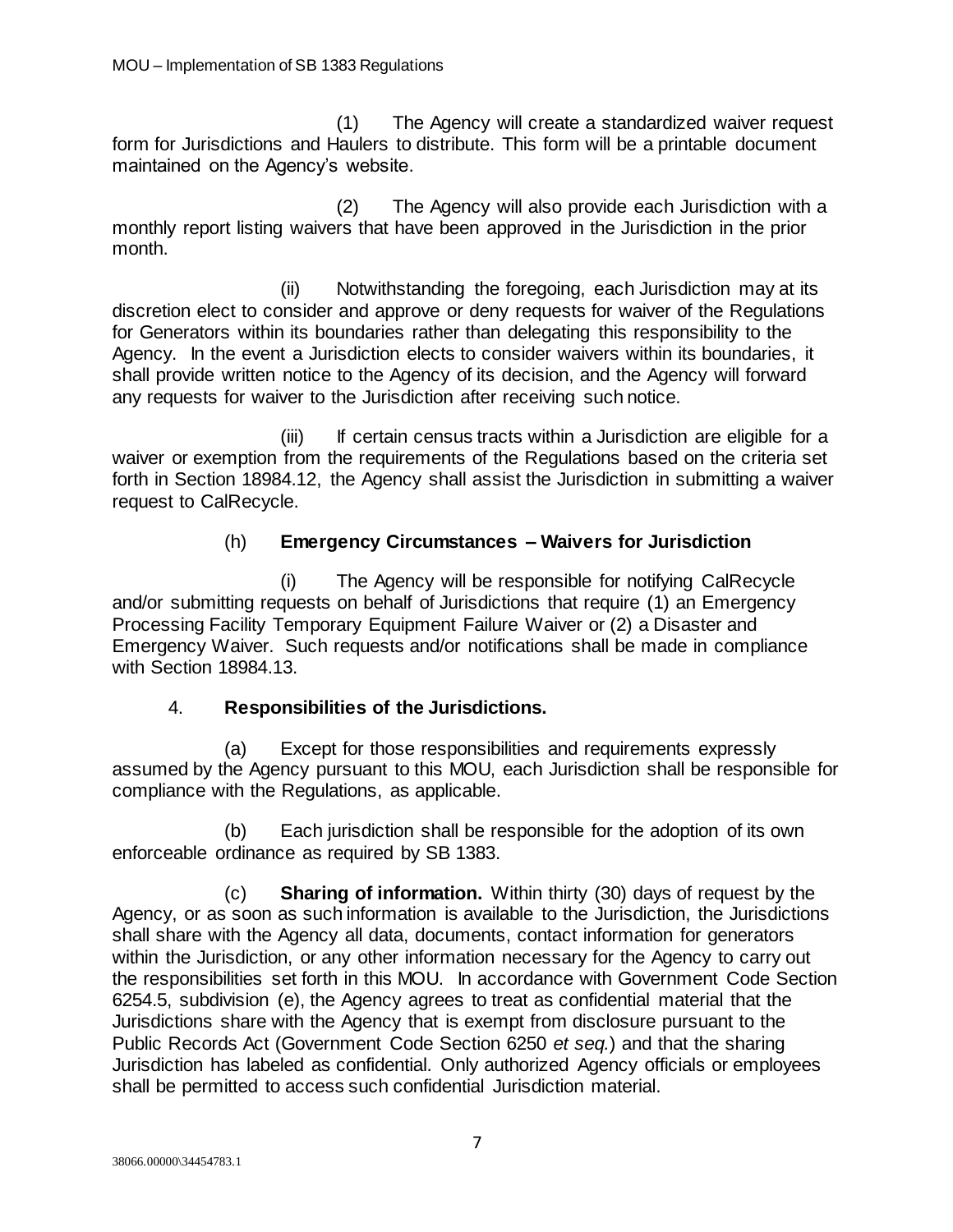(d) **Enforcement.** The Jurisdictions shall each be responsible for any enforcement of the Regulations within their boundaries. The Agency's role in seeking compliance with the Regulations will be limited to conducting investigations and seeking voluntary compliance as more specifically set forth in Section 3(e) of this MOU.

(e) **Staff and funding.** In order for Agency to carry out its responsibilities in connection with the administration and implementation of the SB 1383 Regulations as specified in this MOU, Agency anticipates that it will incur increased costs as a result of increased staffing needs, costs of development of resources for education and outreach, and costs of procuring Organic Waste products on behalf of the Jurisdictions. The Agency anticipates that it will fund the increased costs that will be incurred in the implementation of this Agreement through an increase to the Agency surcharge that is included in the tipping fee charged on solid waste entering the County's waste management system. The fee may be increased from time to time at the discretion of the Agency Board to pay for the costs of implementation of this MOU, but not more than once per fiscal year. In accordance with the terms of the Amended and Restated Joint Exercise of Powers Agreement for the Sonoma County Waste Management Agency, a Jurisdiction that does not provide its waste to the County's waste management system and therefore does not contribute to the Agency surcharge shall contribute to the costs incurred pursuant to this MOU through adjustment to the Jurisdiction's agreement to provide compensation to the Agency for provision of Agency programs. The existing agreement or agreements shall be adjusted to account for the Jurisdiction's proportionate share of the costs of implementing this MOU.

5. **Indemnification/Hold Harmless.** Agency shall indemnify, defend, and hold harmless the Jurisdictions, their legislative bodies, officials, consultants, agents, and employees from and against any and all loss, damages, liability, claims, suits, costs and expenses, including reasonable attorney's fees, arising from Agency's performance of this MOU, with the exception of matters that arise from the negligent or intentional acts or omissions of the Jurisdictions, their legislative bodies, officials, consultants, agents and employees.

6. **Withdrawal of Jurisdictions; Termination by Agency**. Any Jurisdiction may withdraw as a party to this MOU upon giving one hundred and eighty (180) calendar days' prior written notice to the other Parties. Further, the Agency may terminate this MOU upon giving three hundred and sixty-five (365) days' prior written notice to the Jurisdictions. Upon termination of this MOU, the Agency shall have no further obligations pursuant to this MOU.

7. **Notice**. During the term of this MOU, all notices shall be made in writing and either served personally, sent by first class mail, or sent by email provided confirmation of delivery is obtained at the time of email transmission, addressed as follows:

To: Agency **Sonoma County Waste Management Agency**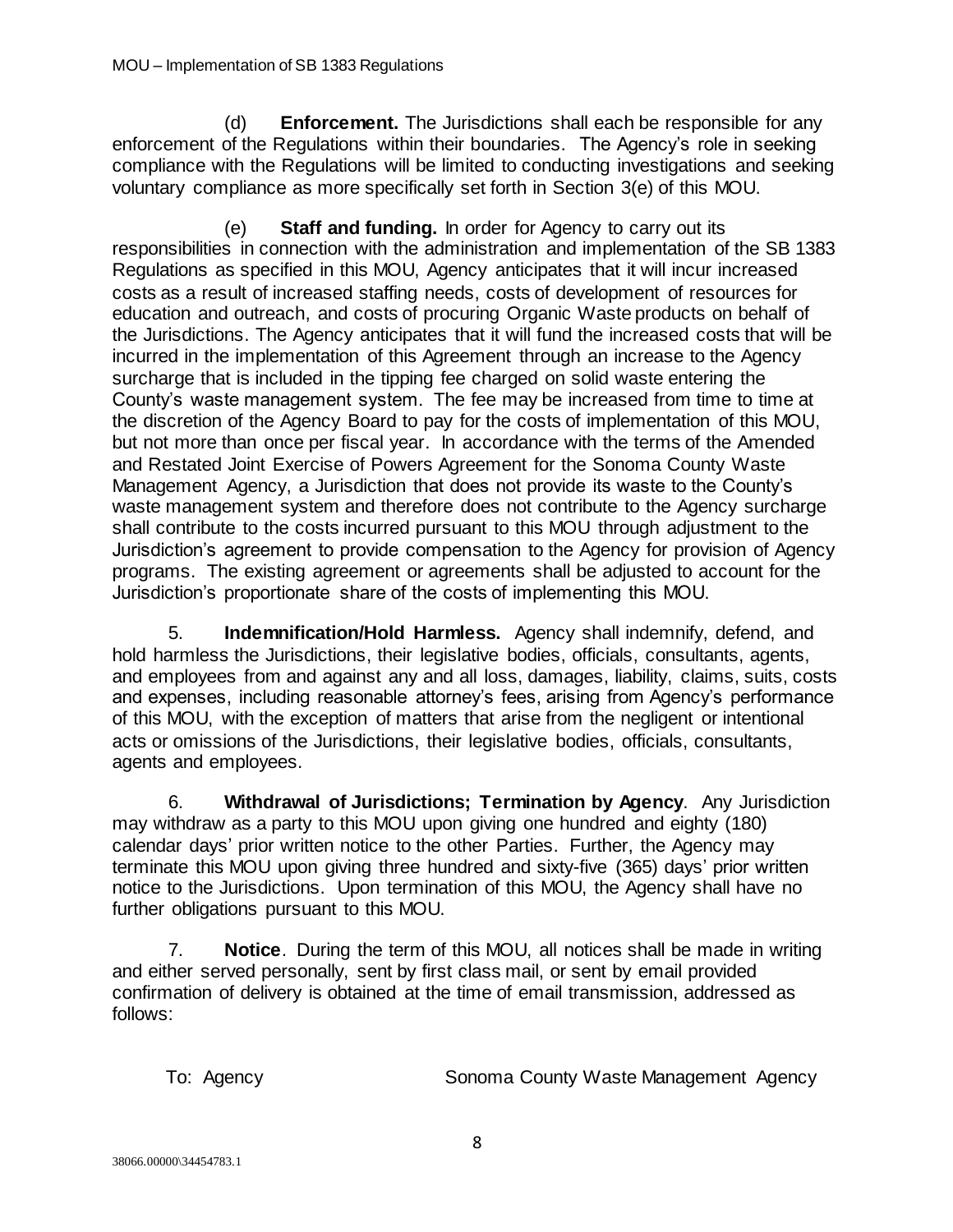|                          | Attention: Executive Director<br>2300 County Center Drive, Ste. B-100<br>Santa Rosa, CA 95403<br>Telephone Number: 707-565-3668<br>Email: Leslie.Lukacs@sonoma-county.org |
|--------------------------|---------------------------------------------------------------------------------------------------------------------------------------------------------------------------|
| To City of Cloverdale:   | City of Cloverdale<br>Attention: City Manager<br>124 N. Cloverdale Blvd<br>Cloverdale, CA 95425<br>Telephone Number: 707-894-1710<br>Email: dkelley@ci.cloverdale.ca.us   |
| To City of Cotati:       | City of Cotati<br>Attention: City Manager<br>201 West Sierra Avenue<br>Cotati, CA 94931<br>Telephone Number: 707-665-3622<br>Email: dobid@cotaticity.org                  |
| To City of Healdsburg:   | City of Healdsburg<br>Attention: City Manager<br>401 Grove Street<br>Healdsburg, CA 95448<br>Telephone Number: 707-431-3317<br>Email: jkay@ci.healdsburg.ca.us            |
| To City of Petaluma:     | City of Petaluma<br>Attention: City Manager<br>11 English Street<br>Petaluma, CA 94952<br>Telephone Number: 707-778-4345<br>Email: pflynn@cityofpetaluma.org              |
| To City of Rohnert Park: | City of Rohnert Park<br>Attention: City Clerk<br>130 Avram Avenue<br>Rohnert Park, CA 94928<br>Telephone Number: 707-588-2227                                             |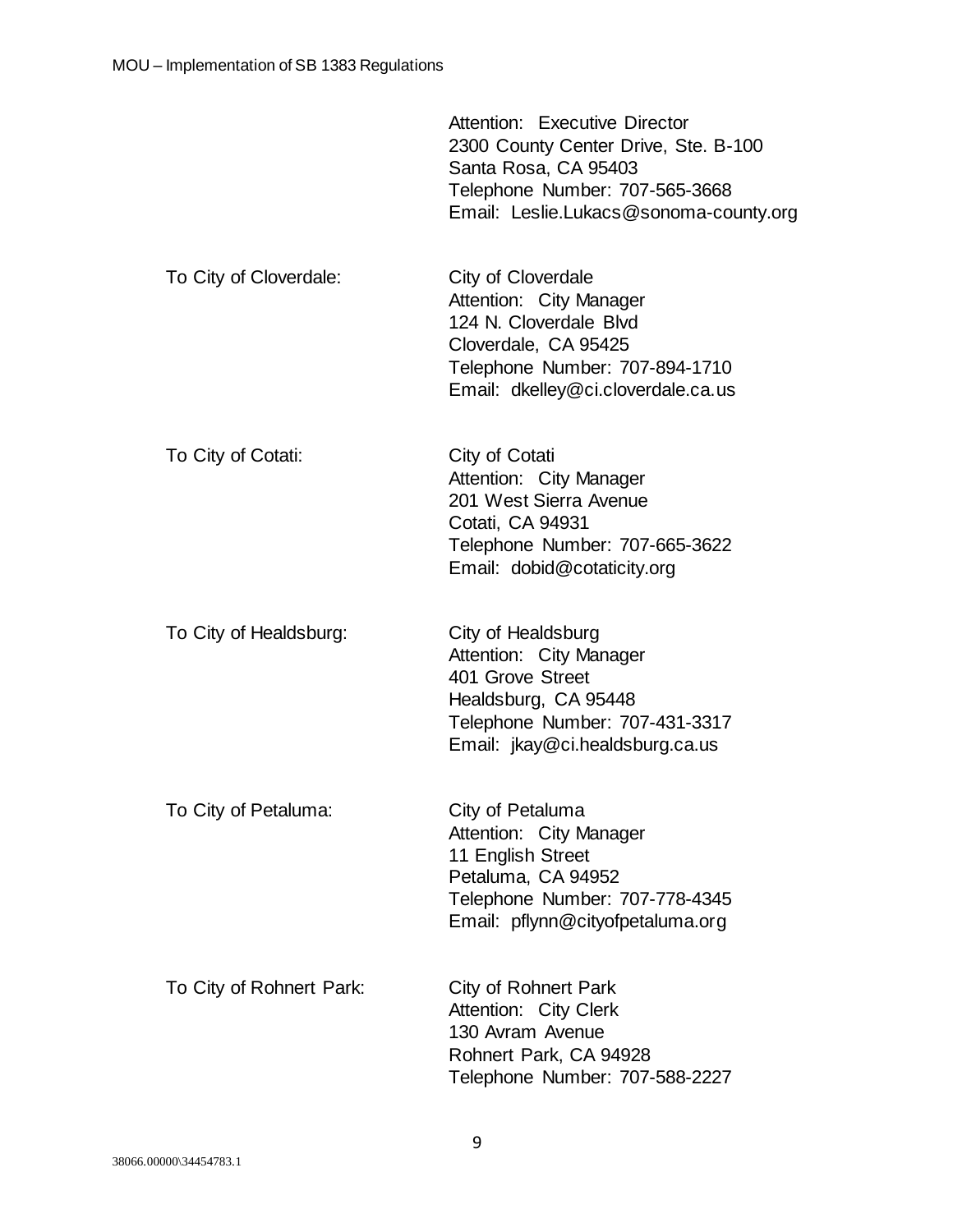|                        | Email: cityclerk@rpcity.org                                                                                                                                                                                                              |
|------------------------|------------------------------------------------------------------------------------------------------------------------------------------------------------------------------------------------------------------------------------------|
| To City of Santa Rosa: | City of Santa Rosa<br>Attention: City Manager<br>100 Santa Rosa Avenue, Room 10<br>Santa Rosa, CA 95404<br>Telephone Number: 707-543-3010<br>Email: cmoffice@srcity.org                                                                  |
| To City of Sebastopol: | City of Sebastopol<br>Attention: City Manager<br>P.O. Box 1776<br>Sebastopol, CA 95473<br>Telephone Number: 707-823-1153<br>Email: Imclaughlin@cityofsebastopol.org                                                                      |
| To City of Sonoma:     | City of Sonoma<br>Attention: City Manager<br>No. 1 The Plaza<br>Sonoma, CA 95476<br>Telephone Number: 707-933-2218<br>Email: gtoy@sonomacity.org                                                                                         |
| To County of Sonoma:   | County of Sonoma<br>Attention: Director of Transportation and<br><b>Public Works</b><br>2300 County Center Drive STE B-100<br>Santa Rosa, CA 95403<br>Telephone Number: 707-565-3585<br>Email: Johannes. Hoevertsz@sonoma-<br>county.org |
| To Town of Windsor:    | Town of Windsor<br>Attention: Town Manager<br>P.O. Box 100<br>Windsor, CA 95492<br>Telephone Number: 707-838-1000<br>Email: kmacnab@townofwindsor.com                                                                                    |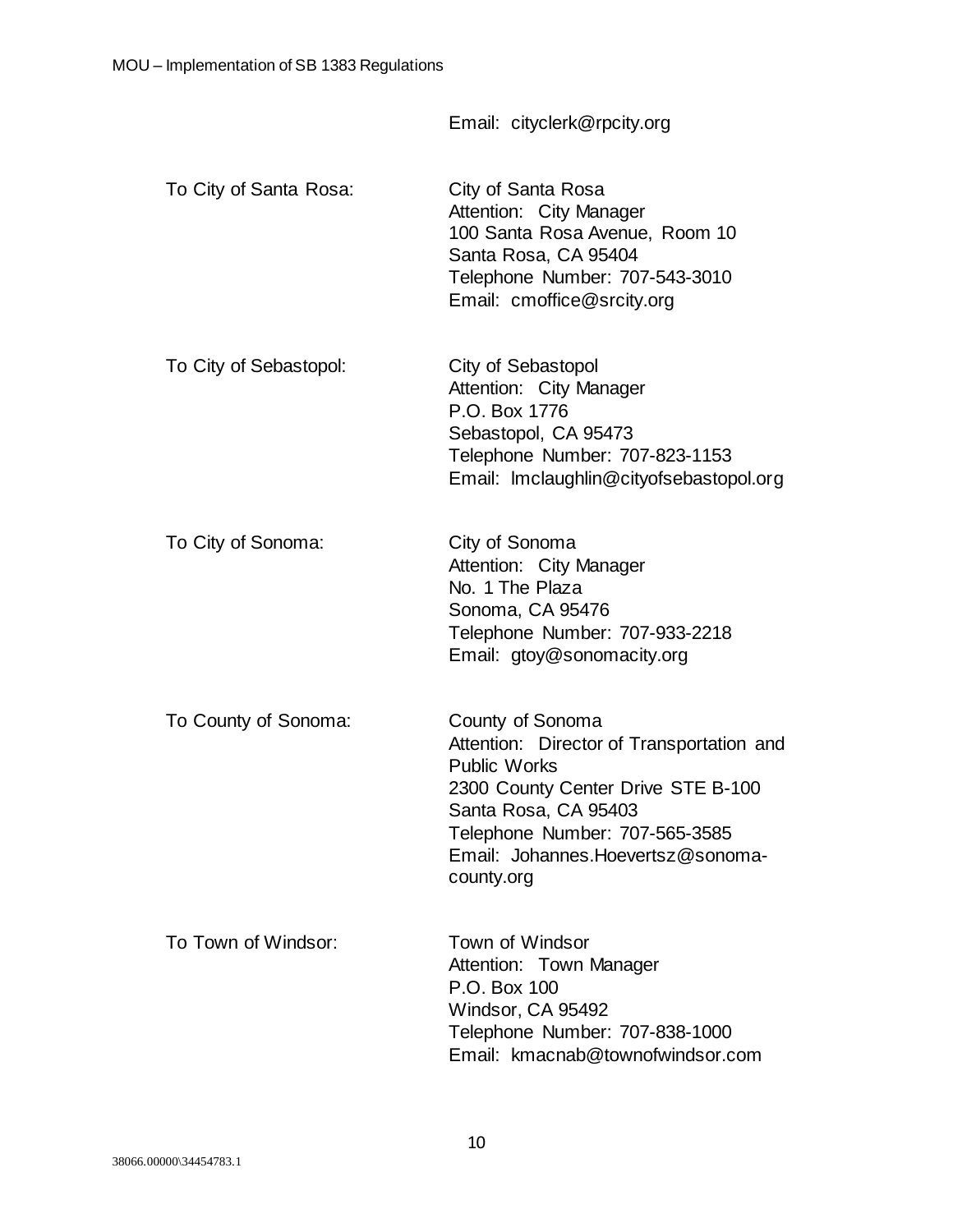Any Party may change the address to which notice is to be given by providing the other Parties with written notice of such change at least fifteen (15) calendar days prior to the effective date of the change.

Service of notices shall be deemed complete on the date of receipt if personally served or if served using email provided confirmation of delivery is obtained at the time of email transmission. Service of notices sent by first class mail shall be deemed complete on the fifth (5th) day following deposit in the United States mail.

8. **Governing Law and Venue.** This MOU shall be deemed to be executed within the State of California and construed in accordance with and governed by laws of the State of California. Venue in any proceeding or action among the participating Jurisdictions arising out of this MOU shall be in Sonoma County, California.

9. **Amendment.** This MOU and the exhibits hereto may only be amended by a writing signed by authorized representatives of each Party, and any purported amendment not signed by an authorized representative of each Party shall be of no force or effect. This MOU may be amended to extend its term, alter its conditions, add Agency and/or Jurisdiction obligations, or otherwise.

10. **Entire Agreement**. This MOU and its exhibits constitute the entire agreement between the Parties and supersedes all prior negotiations, representations, or agreements, whether written or oral.

[Signatures on following page]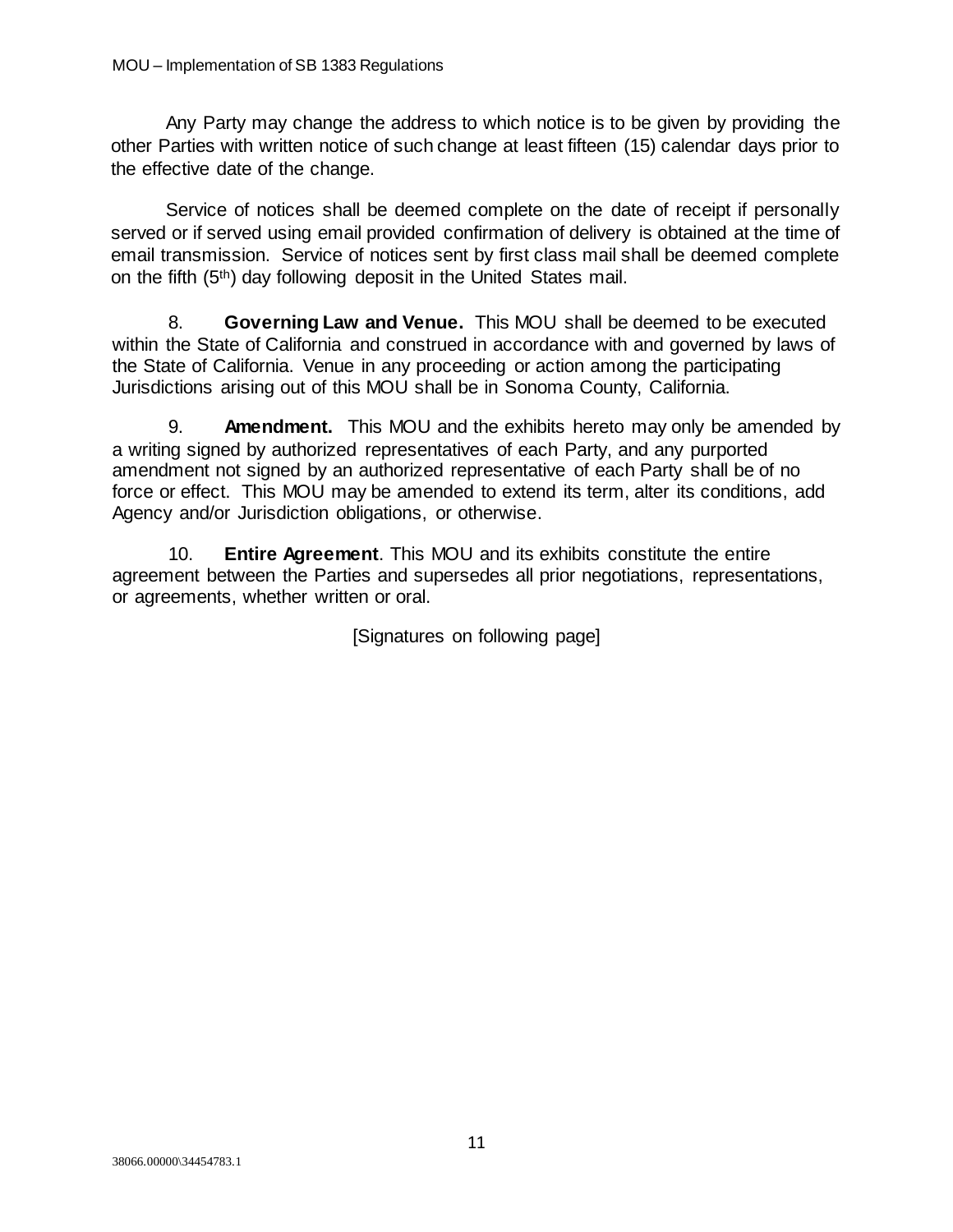#### **SIGNATURE PAGE FOR MEMORANDUM OF UNDERSTANDING Between the Jurisdictions of Cloverdale, Cotati, Healdsburg, Petaluma, Rohnert Park, Santa Rosa, Sebastopol, Sonoma and Windsor and the County of Sonoma and**

**The Sonoma County Waste Management Agency Regarding Implementation of SB 1383 Regulations**

**IN WITNESS WHEREOF**, the Parties hereto have executed this agreement in duplicate on the day and year first above written.

> **CITY OF CLOVERDALE**, A Municipal Corporation of the State of California

By: [David J. Kelley](https://sonomacounty.na1.documents.adobe.com/verifier?tx=CBJCHBCAABAAHtCmoVlqMX7PKFHZUZOeHwrGZZgGEFgz)<br>By: David J. Kelley (Mar 22, 2022 1

David Kelley City Manager

APPROVED AS TO FORM:

**Joseph School School School September 11:36 PDT)** 

Jose Sanchez City Attorney

**CITY OF COTATI**, A Municipal Corporation of the State of California  $\frac{By: \frac{By: \frac{By: \frac{1}{(30\sqrt{d}) \cdot \text{N}} \cdot \text{Cyl}} \cdot \text{David} \cdot \text{Kelly} \cdot \text{Niz.} \times \text{DZ1} \cdot \text{David} \cdot \text{Kelly}}{\text{David} \cdot \text{Kelly}}}{\text{David} \cdot \text{Kelly}}$ <br>
Jose Sanchez<br>
Jose Sanchez<br>
City Attorney<br>
CITY OF COTATI, A M<br>
Corporation of the State<br>
By:

By: DAMIEN O'BID

Damien O'Bid City Manager

APPROVED AS TO FORM:

John Bakker City Attorney

> **CITY OF HEALDSBURG**, A Municipal Corporation of the State of California

By: <u>[Jeffrey Kay](https://sonomacounty.na1.documents.adobe.com/verifier?tx=CBJCHBCAABAAHtCmoVlqMX7PKFHZUZOeHwrGZZgGEFgz)</u>

Jeff Kay City Manager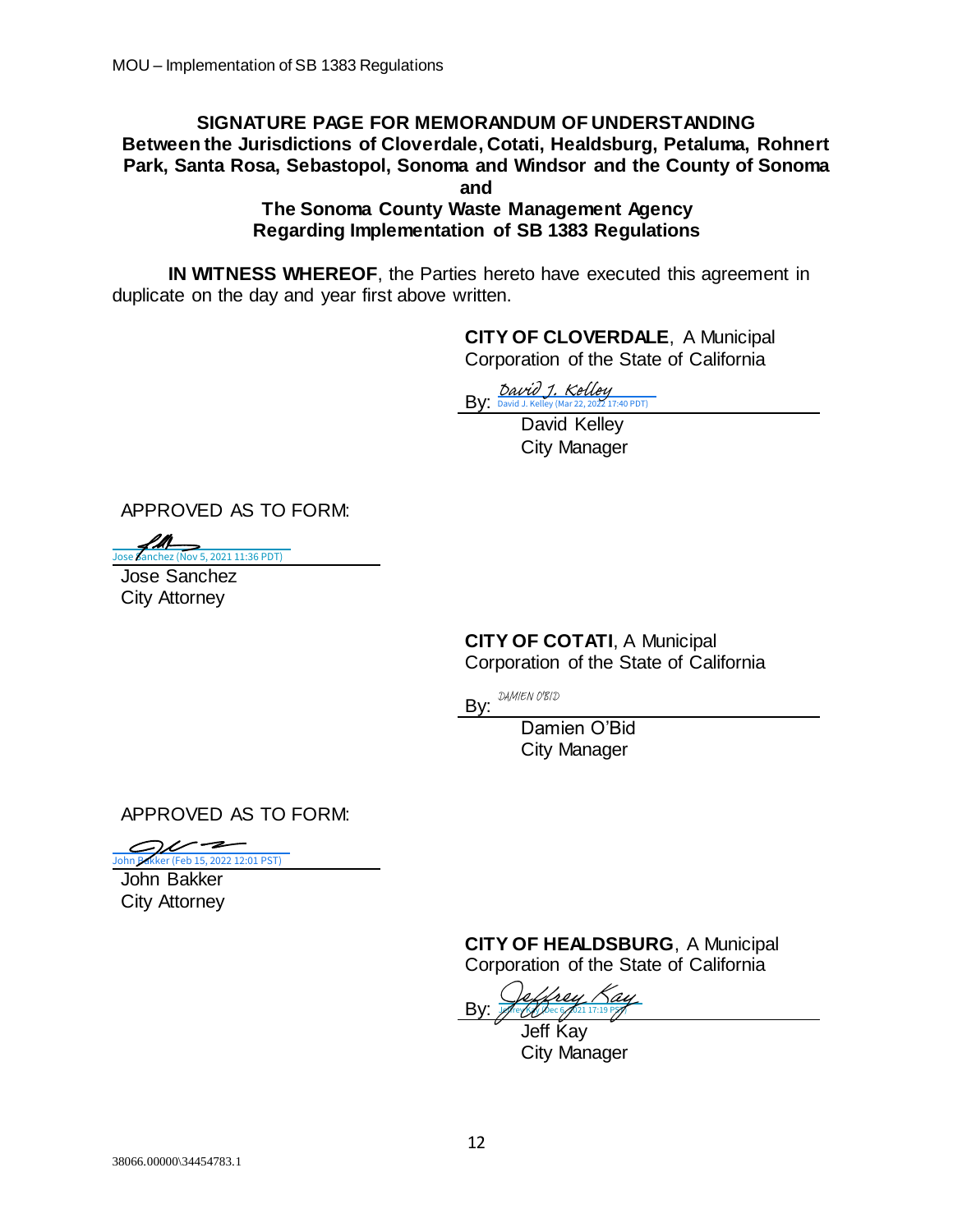APPROVED AS TO FORM: Samantha W. Zutler (Dec 8, 2021 09:25 PST) [Samantha W. Zutler](https://secure.na1.adobesign.com/verifier?tx=CBJCHBCAABAAHtCmoVlqMX7PKFHZUZOeHwrGZZgGEFgz)

Samantha Zutler City Attorney

#### **CITY OF PETALUMA**, A Municipal Corporation of the State of California

By: Reggy Flynn

Peggy Flynn City Manager

APPROVED AS TO FORM:

 $C$  $J$  $J$ 

[Eric Danly \(Feb 15, 2022 10:19 PST\)](https://na1.documents.adobe.com/verifier?tx=CBJCHBCAABAAHtCmoVlqMX7PKFHZUZOeHwrGZZgGEFgz)

Eric Danly City Attorney

#### **CITY OF ROHNERT PARK**, A Municipal Corporation of the State of California

By: <del>[Darrin Jenkins](https://sonomacounty.na1.documents.adobe.com/verifier?tx=CBJCHBCAABAAHtCmoVlqMX7PKFHZUZOeHwrGZZgGEFgz)</del><br>By: <del>Darrin Jenkins</del> (Feb 24, 2022 10:51 PST)

Darrin Jenkins City Manager

APPROVED AS TO FORM:

attifaulter

Michelle Marchetta Kenyon City Attorney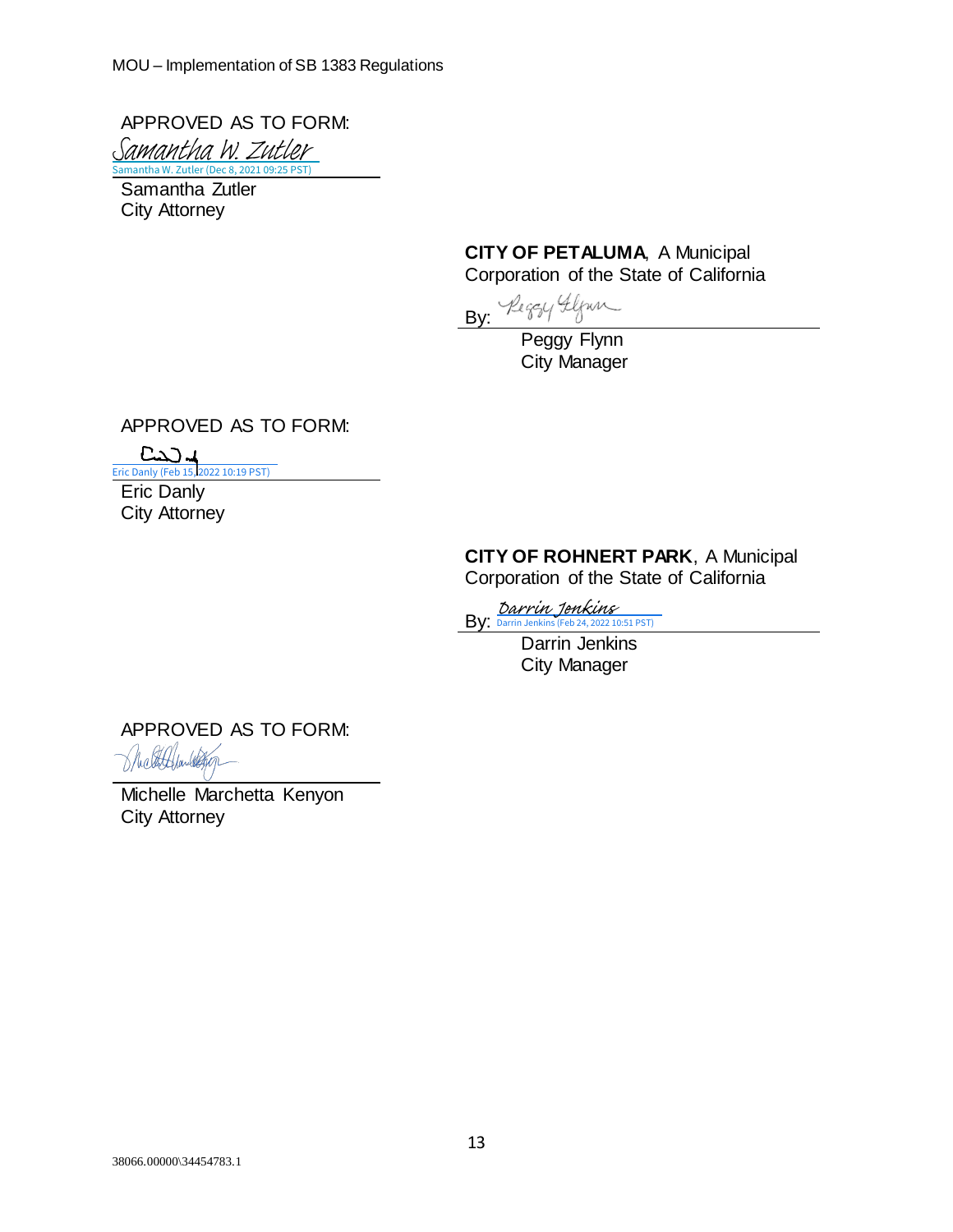**CITY OF SANTA ROSA**, A Municipal Corporation of the State of California

By: Jeff Kolin (Nov 3, 2021 09:18 PDT) [Jeff Kolin](https://secure.na1.adobesign.com/verifier?tx=CBJCHBCAABAAHtCmoVlqMX7PKFHZUZOeHwrGZZgGEFgz)

Jeff Kolin Interim City Manager

APPROVED AS TO FORM:



Sue Gallagher City Attorney

# **CITY OF SEBASTOPOL**, A Municipal

Corporation of the State of California

Edrry McLaughlin<br>By: [Larry McLaughlin](https://sonomacounty.na1.documents.adobe.com/verifier?tx=CBJCHBCAABAAHtCmoVlqMX7PKFHZUZOeHwrGZZgGEFgz) (Dec 9, 2021 11:21 PST)

Larry McLaughlin City Manager

APPROVED AS TO FORM:

[Larry McLaughlin](https://sonomacounty.na1.documents.adobe.com/verifier?tx=CBJCHBCAABAAHtCmoVlqMX7PKFHZUZOeHwrGZZgGEFgz)

Larry McLaughlin (Dec 9, 2021 11:21 PST)

Larry McLaughlin City Attorney

> **CITY OF SONOMA**, A Municipal Corporation of the State of California

By: Iarrett

Garrett Tov City Manager

APPROVED AS TO FORM: Frey Walter

Jeff Walter City Attorney Dec 7, 2021 10:17 PST)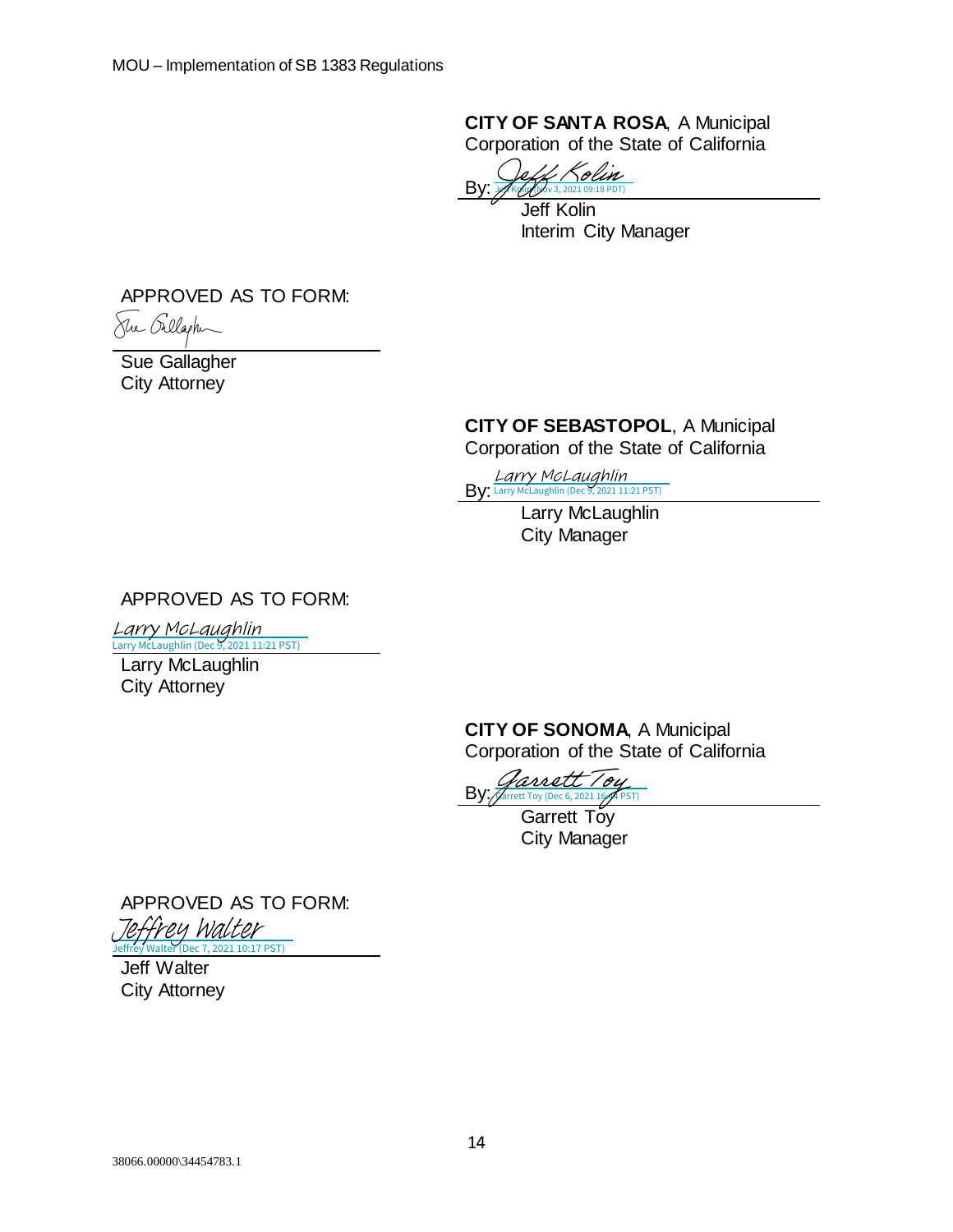**COUNTY OF SONOMA**, A Political Subdivision of the State of California

 $By:  $\frac{\mathbf{B}_{\text{max}}}{\mathbf{B}_{\text{bin}}}$$ **[Johannes Hoevertsz \(Nov 14, 2021 21:22 PST\)](https://sonomacounty.na1.documents.adobe.com/verifier?tx=CBJCHBCAABAAHtCmoVlqMX7PKFHZUZOeHwrGZZgGEFgz)** 

Johannes Hoevertsz Director of Transportation Public Works, County of Sonoma

APPROVED AS TO FORM: Keoth

Lisa Pheatt Deputy County Counsel  $\overline{.04$  PDT)

**TOWN OF WINDSOR**, A Municipal

Corporation of the State of California

// ceptie hue By:

Ken MacNab Town Manager

APPROVED AS TO FORM:

[Jose Sanchez \(Nov 5, 2021 11:36 PDT\)](https://na1.documents.adobe.com/verifier?tx=CBJCHBCAABAAHtCmoVlqMX7PKFHZUZOeHwrGZZgGEFgz)

Jose Sanchez Town Attorney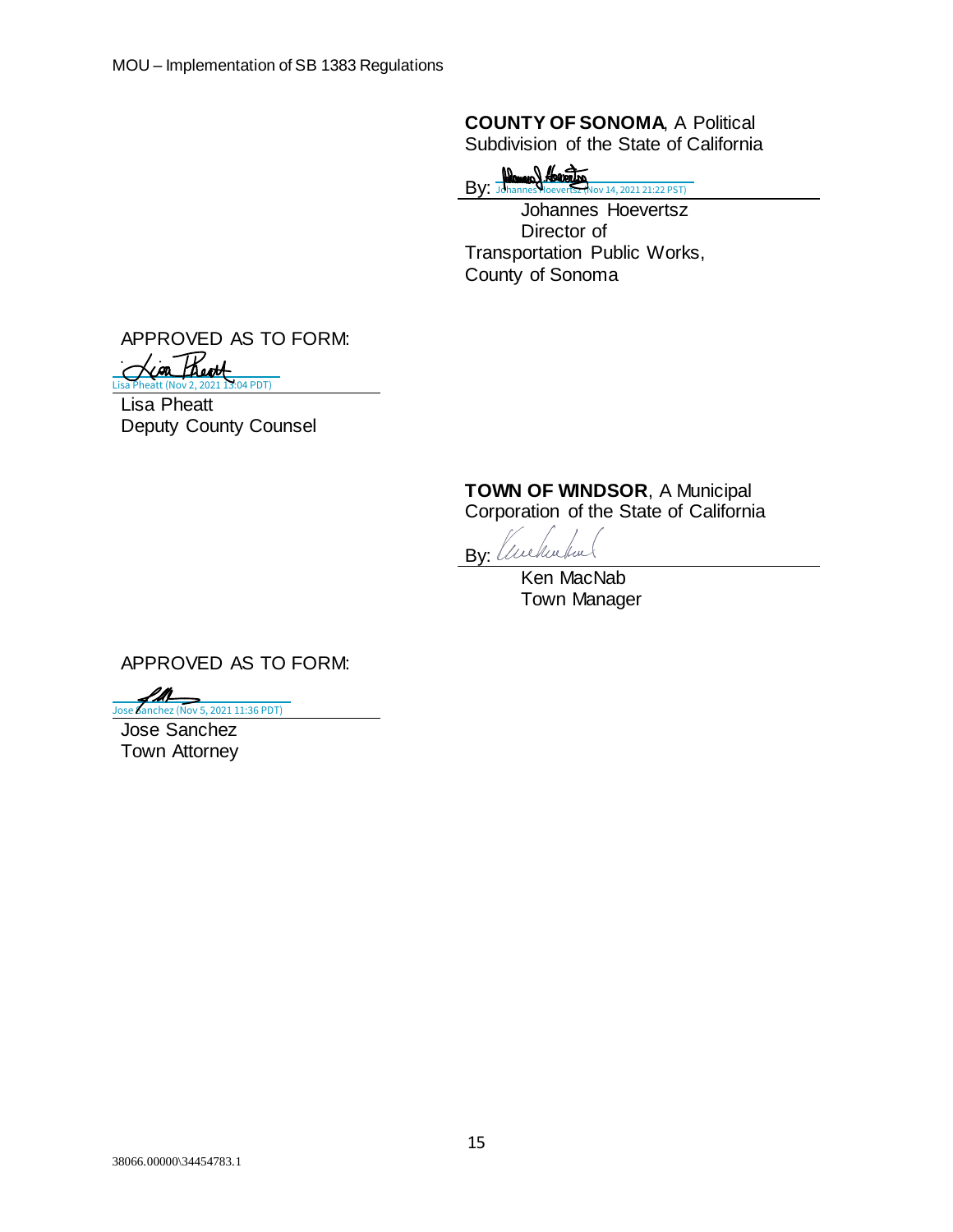#### **SONOMA COUNTY WASTE MANAGEMENT AGENCY,** A California Joint Powers Authority

By: Leslie Lukacs

Leslie Lukacs Executive Director

APPROVED AS TO FORM:

[Ethan Walsh](https://sonomacounty.na1.documents.adobe.com/verifier?tx=CBJCHBCAABAAHtCmoVlqMX7PKFHZUZOeHwrGZZgGEFgz)

Ethan Walsh Agency Counsel Ethan Walsh (Nov 2, 2021 13:33 PDT)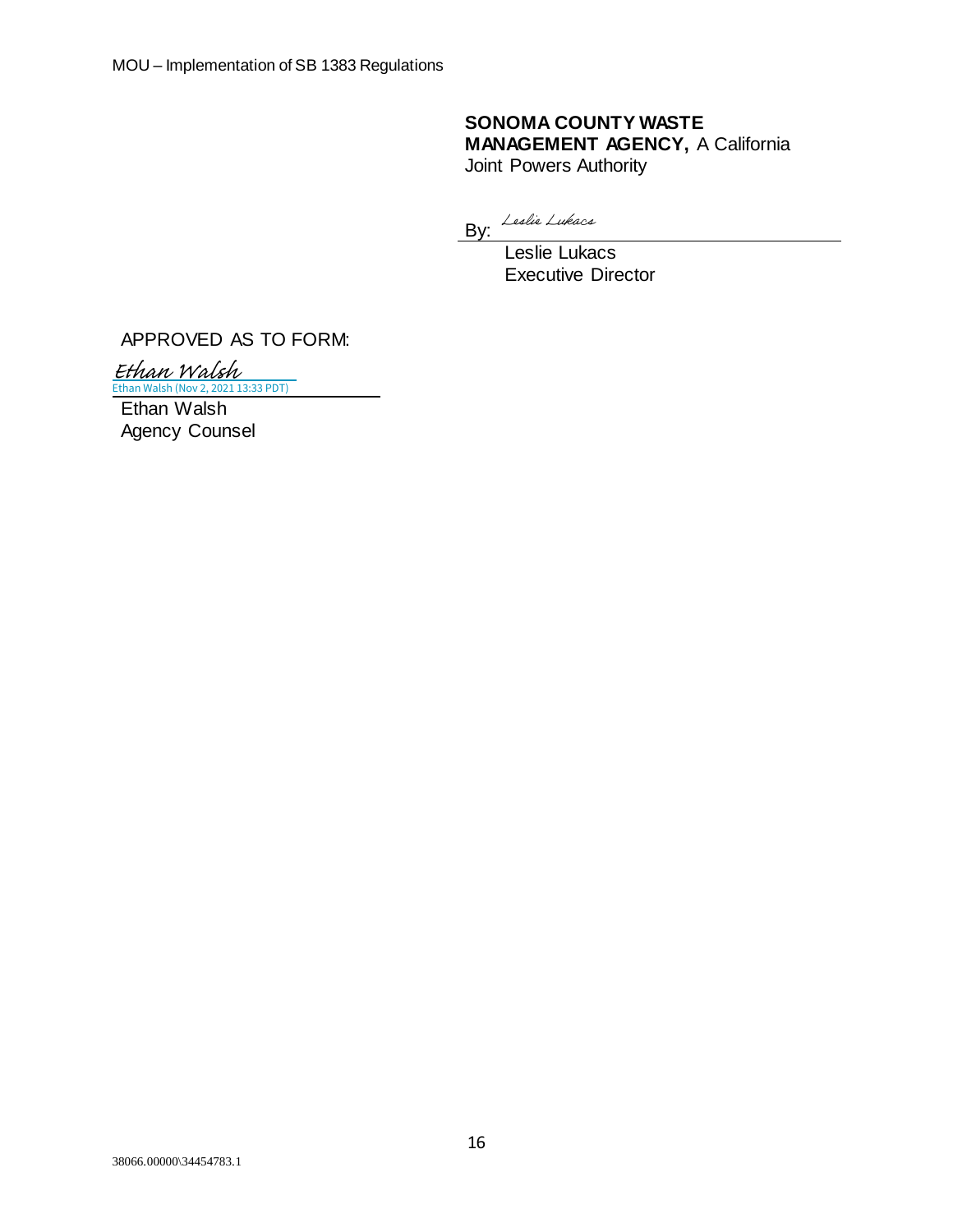# Final MOU SB 1383

Final Audit Report 2022-03-23

| Created:        | 2021-11-02                                   |
|-----------------|----------------------------------------------|
| By:             | Xinci Tan (Xinci Tan@sonoma-county.org)      |
| Status:         | Signed                                       |
| Transaction ID: | CBJCHBCAABAAHtCmoVlgMX7PKFHZUZOeHwrGZZgGEFgz |
|                 |                                              |

# "Final MOU SB 1383" History

- **D** Document created by Xinci Tan (Xinci.Tan@sonoma-county.org) 2021-11-02 - 7:46:49 PM GMT- IP address: 209.77.204.154
- Document emailed to Leslie Lukacs (Leslie.Lukacs@sonoma-county.org) for signature 2021-11-02 - 7:55:50 PM GMT
- Document emailed to Ethan Walsh (ethan.walsh@bbklaw.com) for signature 2021-11-02 - 7:55:51 PM GMT
- **E** Document emailed to David J. Kelley (dkelley@ci.cloverdale.ca.us) for signature 2021-11-02 - 7:55:51 PM GMT
- **E**. Document emailed to Jose Sanchez (jsanchez@meyersnave.com) for signature 2021-11-02 - 7:55:51 PM GMT
- $\mathbb{R}$  Document emailed to DAMIEN O'BID (dobid@cotaticity.org) for signature 2021-11-02 - 7:55:52 PM GMT
- $\mathbb{R}$  Document emailed to John Bakker (jbakker@meyersnave.com) for signature 2021-11-02 - 7:55:52 PM GMT
- Document emailed to Jeffrey Kay (jkay@ci.healdsburg.ca.us) for signature 2021-11-02 - 7:55:52 PM GMT
- **E** Document emailed to Samantha W. Zutler (szutler@bwslaw.com) for signature 2021-11-02 - 7:55:52 PM GMT
- $\boxtimes$  Document emailed to Peggy Flynn (pflynn@cityofpetaluma.org) for signature 2021-11-02 - 7:55:53 PM GMT
- $\mathbb{E}$  Document emailed to Eric Danly (edanly@cityofpetaluma.org) for signature 2021-11-02 - 7:55:53 PM GMT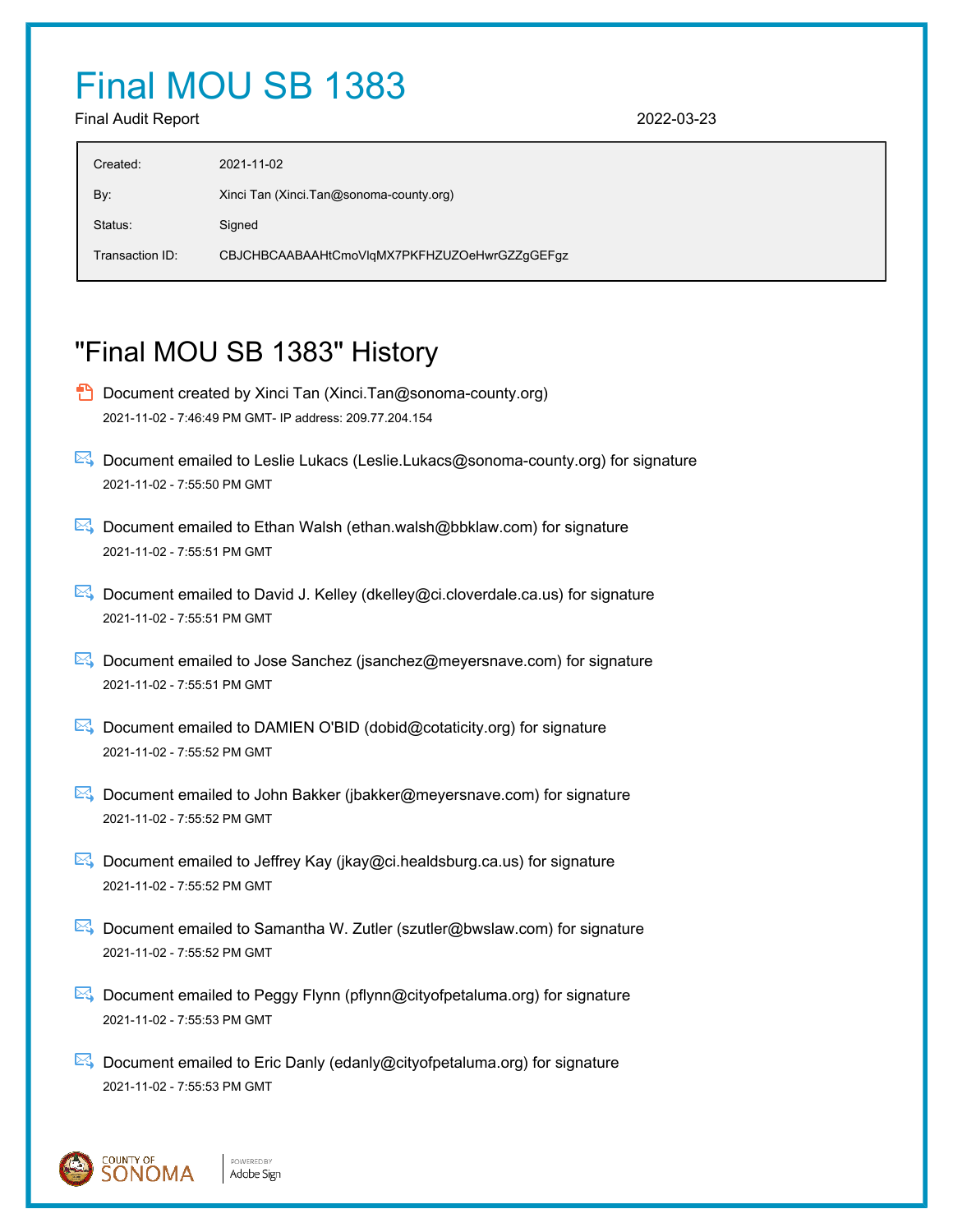| ► Document emailed to cityclerk@rpcity.org for signature |
|----------------------------------------------------------|
| 2021-11-02 - 7:55:53 PM GMT                              |

- Document emailed to Michelle Marchetta Kenyon (mkenyon@bwslaw.com) for signature 2021-11-02 - 7:55:53 PM GMT
- $\mathbb{R}$  Document emailed to cmoffice@srcity.org for signature 2021-11-02 - 7:55:53 PM GMT
- $\mathbb{R}$  Document emailed to Sue Gallagher (sgallagher@srcity.org) for signature 2021-11-02 - 7:55:54 PM GMT
- Document emailed to Larry McLaughlin (Imclaughlin@cityofsebastopol.org) for signature 2021-11-02 - 7:55:54 PM GMT
- $\boxtimes$  Document emailed to Garrett Toy (gtoy@sonomacity.org) for signature 2021-11-02 - 7:55:54 PM GMT
- Document emailed to Jeffrey Walter (jwalter@chwlaw.us) for signature 2021-11-02 - 7:55:55 PM GMT
- Document emailed to Johannes Hoevertsz (johannes.hoevertsz@sonoma-county.org) for signature 2021-11-02 - 7:55:55 PM GMT
- $\mathbb{R}$  Document emailed to lisa.pheatt@sonoma-county.or for signature 2021-11-02 - 7:55:55 PM GMT
- Document emailed to Ken MacNab (kmacnab@townofwindsor.com) for signature 2021-11-02 - 7:55:56 PM GMT
- $\mathbb{E}_{\bullet}$  Email sent to lisa.pheatt@sonoma-county.or bounced and could not be delivered 2021-11-02 - 7:56:00 PM GMT
- **Email viewed by Ken MacNab (kmacnab@townofwindsor.com)** 2021-11-02 - 7:56:49 PM GMT- IP address: 50.200.9.196
- **Email viewed by Peggy Flynn (pflynn@cityofpetaluma.org)** 2021-11-02 - 7:58:57 PM GMT- IP address: 50.229.41.50
- **Email viewed by Garrett Toy (gtoy@sonomacity.org)** 2021-11-02 - 8:02:16 PM GMT- IP address: 50.232.216.134

POWERED BY

- Xinci Tan (Xinci.Tan@sonoma-county.org) replaced signer lisa.pheatt@sonoma-county.or with Lisa Pheatt (lisa.pheatt@sonoma-county.org) 2021-11-02 - 8:03:29 PM GMT- IP address: 209.77.204.154
- $\mathbb{R}$  Document emailed to Lisa Pheatt (lisa.pheatt@sonoma-county.org) for signature 2021-11-02 - 8:03:30 PM GMT

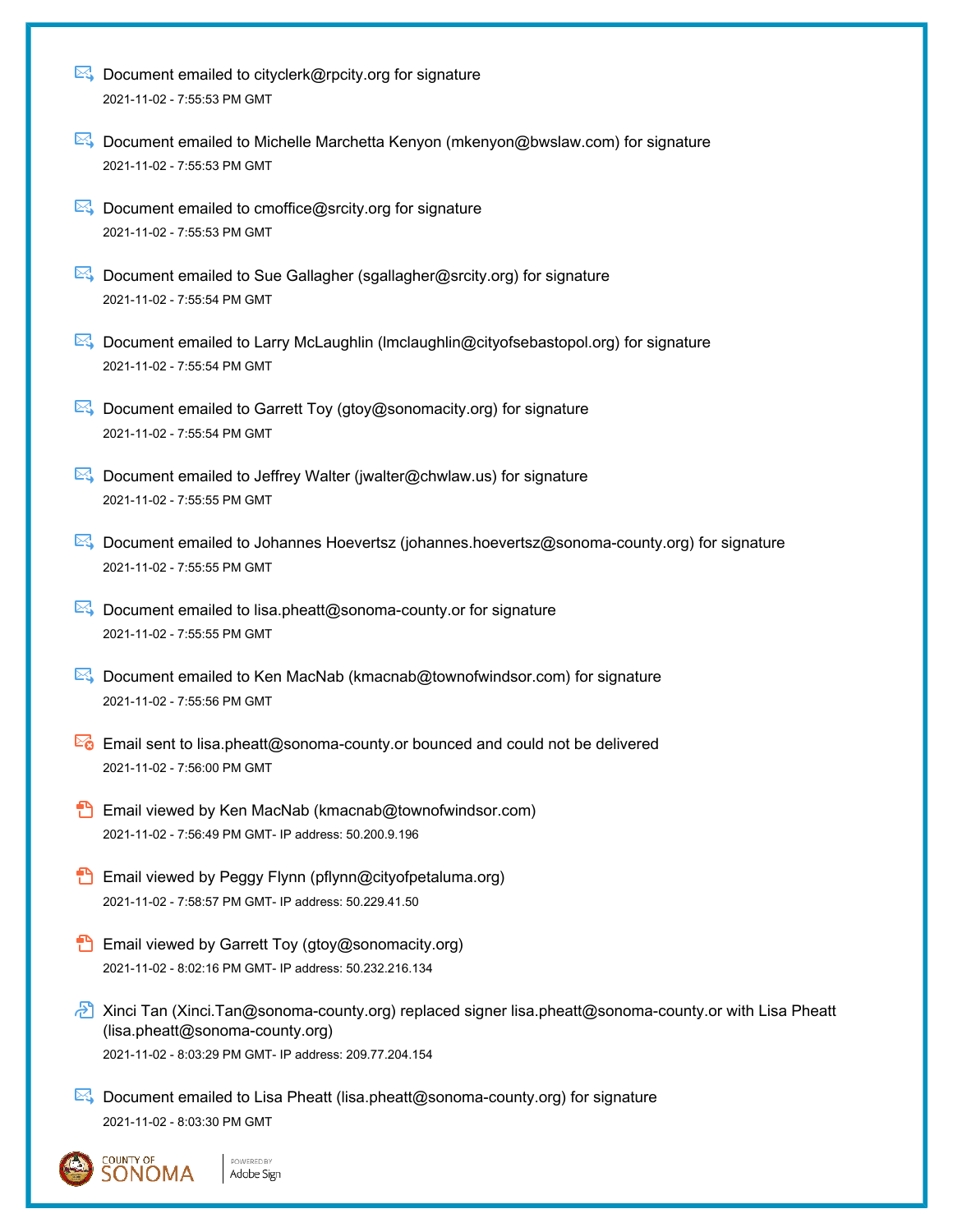|     | Email sent to lisa.pheatt@sonoma-county.or bounced and could not be delivered<br>2021-11-02 - 8.03:35 PM GMT                                                                                     |
|-----|--------------------------------------------------------------------------------------------------------------------------------------------------------------------------------------------------|
|     | Email viewed by Lisa Pheatt (lisa.pheatt@sonoma-county.org)<br>2021-11-02 - 8:04:13 PM GMT- IP address: 209.77.204.154                                                                           |
| Øa  | Document e-signed by Lisa Pheatt (lisa.pheatt@sonoma-county.org)<br>Signature Date: 2021-11-02 - 8:04:28 PM GMT - Time Source: server- IP address: 209.77.204.154                                |
|     | Email sent to Lisa Pheatt (lisa.pheatt@sonoma-county.org) bounced and could not be delivered<br>2021-11-02 - 8:04:35 PM GMT                                                                      |
|     | Email viewed by Jose Sanchez (jsanchez@meyersnave.com)<br>2021-11-02 - 8:20:45 PM GMT- IP address: 174.208.164.139                                                                               |
|     | Email viewed by Johannes Hoevertsz (johannes.hoevertsz@sonoma-county.org)<br>2021-11-02 - 8:27:58 PM GMT- IP address: 104.28.123.163                                                             |
|     | Email viewed by Ethan Walsh (ethan.walsh@bbklaw.com)<br>2021-11-02 - 8:32:28 PM GMT- IP address: 119.13.208.247                                                                                  |
| Øa  | Document e-signed by Ethan Walsh (ethan.walsh@bbklaw.com)<br>Signature Date: 2021-11-02 - 8:33:08 PM GMT - Time Source: server- IP address: 74.116.243.2                                         |
|     | Email viewed by John Bakker (jbakker@meyersnave.com)<br>2021-11-02 - 8:48:24 PM GMT- IP address: 99.9.97.148                                                                                     |
|     | Email viewed by Leslie Lukacs (Leslie.Lukacs@sonoma-county.org)<br>2021-11-02 - 8:57:30 PM GMT- IP address: 209.77.204.154                                                                       |
|     | $\mathscr{D}_{\mathbf{G}}$ Document e-signed by Leslie Lukacs (Leslie.Lukacs@sonoma-county.org)<br>Signature Date: 2021-11-02 - 8:57:37 PM GMT - Time Source: server- IP address: 209.77.204.154 |
|     | Email viewed by cmoffice@srcity.org<br>2021-11-02 - 9:08:01 PM GMT- IP address: 12.249.238.210                                                                                                   |
| ا≮م | Document signing delegated to Liz Licursi (elicursi@srcity.org) by cmoffice@srcity.org<br>2021-11-02 - 9:09:35 PM GMT- IP address: 12.249.238.210                                                |
|     | Document emailed to Liz Licursi (elicursi@srcity.org) for signature<br>2021-11-02 - 9:09:36 PM GMT                                                                                               |
|     | Email viewed by Liz Licursi (elicursi@srcity.org)<br>2021-11-02 - 9:10:56 PM GMT- IP address: 12.249.238.210                                                                                     |
|     | Document signing delegated to Jeff Kolin (jkolin@srcity.org) by Liz Licursi (elicursi@srcity.org)<br>2021-11-02 - 9:22:57 PM GMT- IP address: 12.249.238.210                                     |
|     | OUNTY OF!<br>POWERED BY<br>NOMA<br>Adobe Sign                                                                                                                                                    |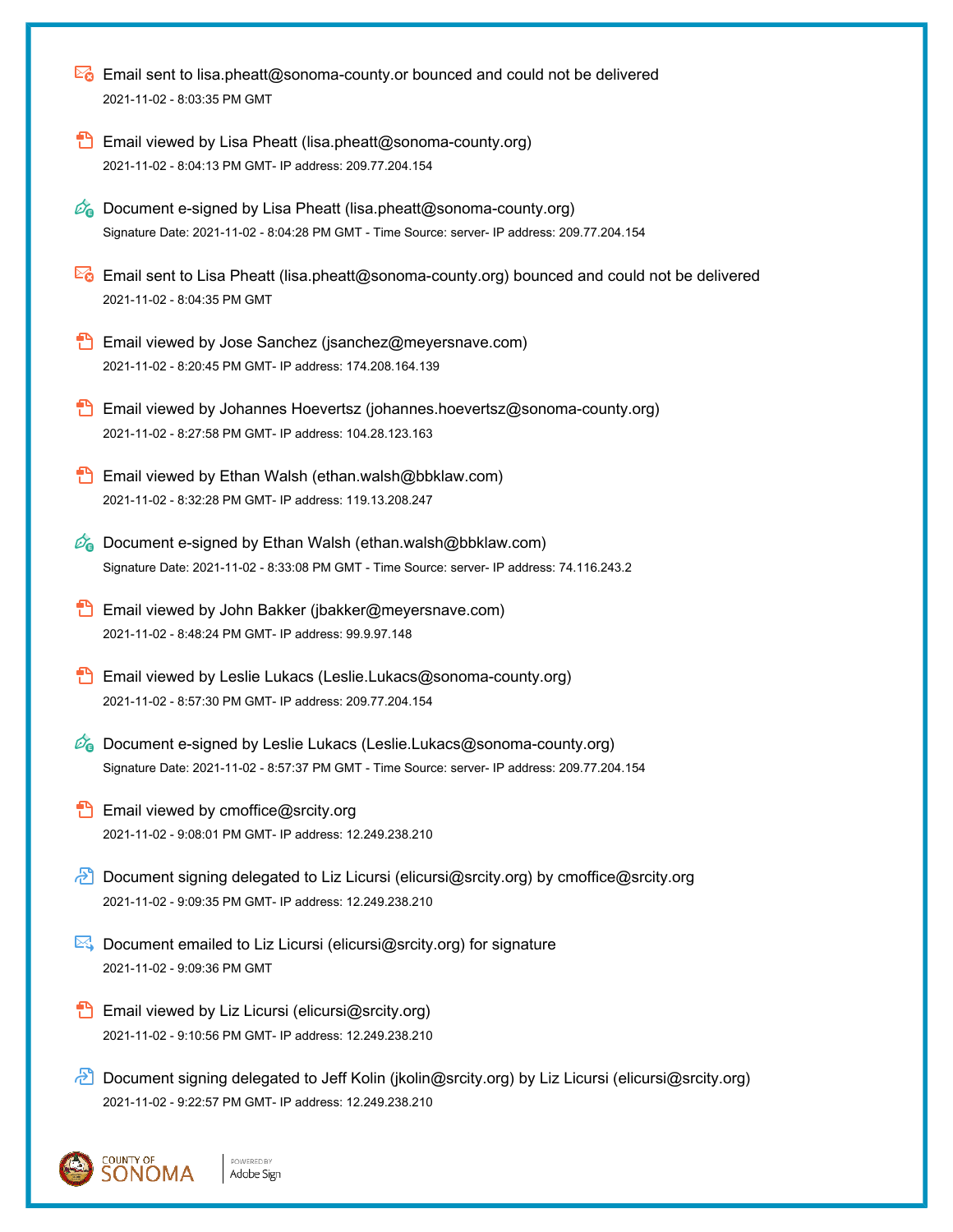- **E** Document emailed to Jeff Kolin (jkolin@srcity.org) for signature 2021-11-02 - 9:22:57 PM GMT
- **Email viewed by Eric Danly (edanly@cityofpetaluma.org)** 2021-11-02 - 9:33:24 PM GMT- IP address: 104.53.217.235
- **Email viewed by Michelle Marchetta Kenyon (mkenyon@bwslaw.com)** 2021-11-02 - 10:33:33 PM GMT- IP address: 73.222.209.176
- **Email viewed by cityclerk@rpcity.org** 2021-11-02 - 10:53:41 PM GMT- IP address: 13.52.61.199
- Email viewed by Samantha W. Zutler (szutler@bwslaw.com) 2021-11-03 - 3:18:35 AM GMT- IP address: 174.208.231.57
- Email viewed by Jeff Kolin (jkolin@srcity.org) 2021-11-03 - 4:17:35 PM GMT- IP address: 12.249.238.210
- $\mathscr{O}_\mathbf{0}$  Document e-signed by Jeff Kolin (jkolin@srcity.org) Signature Date: 2021-11-03 - 4:18:33 PM GMT - Time Source: server- IP address: 12.249.238.210
- $\mathscr{O}_\bullet$  Document e-signed by Jose Sanchez (jsanchez@meyersnave.com) Signature Date: 2021-11-05 - 6:36:26 PM GMT - Time Source: server- IP address: 174.208.99.238
- $\mathscr{D}_\bullet$  Document e-signed by Johannes Hoevertsz (johannes.hoevertsz@sonoma-county.org) Signature Date: 2021-11-15 - 5:22:22 AM GMT - Time Source: server- IP address: 24.7.107.154
- Email viewed by DAMIEN O'BID (dobid@cotaticity.org) 2021-11-16 - 10:09:33 PM GMT- IP address: 71.6.94.250
- $\mathscr{O}_\mathbf{G}$  Document e-signed by DAMIEN O'BID (dobid@cotaticity.org) Signature Date: 2021-12-02 - 5:52:32 PM GMT - Time Source: server- IP address: 71.6.94.250
- $\mathscr{O}_\bullet$  Document e-signed by Sue Gallagher (sgallagher@srcity.org) Signature Date: 2021-12-04 - 1:14:45 AM GMT - Time Source: server- IP address: 12.249.238.210
- **Email viewed by Jeffrey Kay (jkay@ci.healdsburg.ca.us)** 2021-12-07 - 0:35:53 AM GMT- IP address: 54.183.176.12
- **Email viewed by Garrett Toy (gtoy@sonomacity.org)** 2021-12-07 - 0:41:50 AM GMT- IP address: 50.232.216.134
- $\mathscr{O}_\mathbf{Q}$  Document e-signed by Garrett Toy (gtoy@sonomacity.org) Signature Date: 2021-12-07 - 0:44:16 AM GMT - Time Source: server- IP address: 50.232.216.134
- $\mathscr{O}_\bullet$  Document e-signed by Jeffrey Kay (jkay@ci.healdsburg.ca.us) Signature Date: 2021-12-07 - 1:19:31 AM GMT - Time Source: server- IP address: 207.213.205.220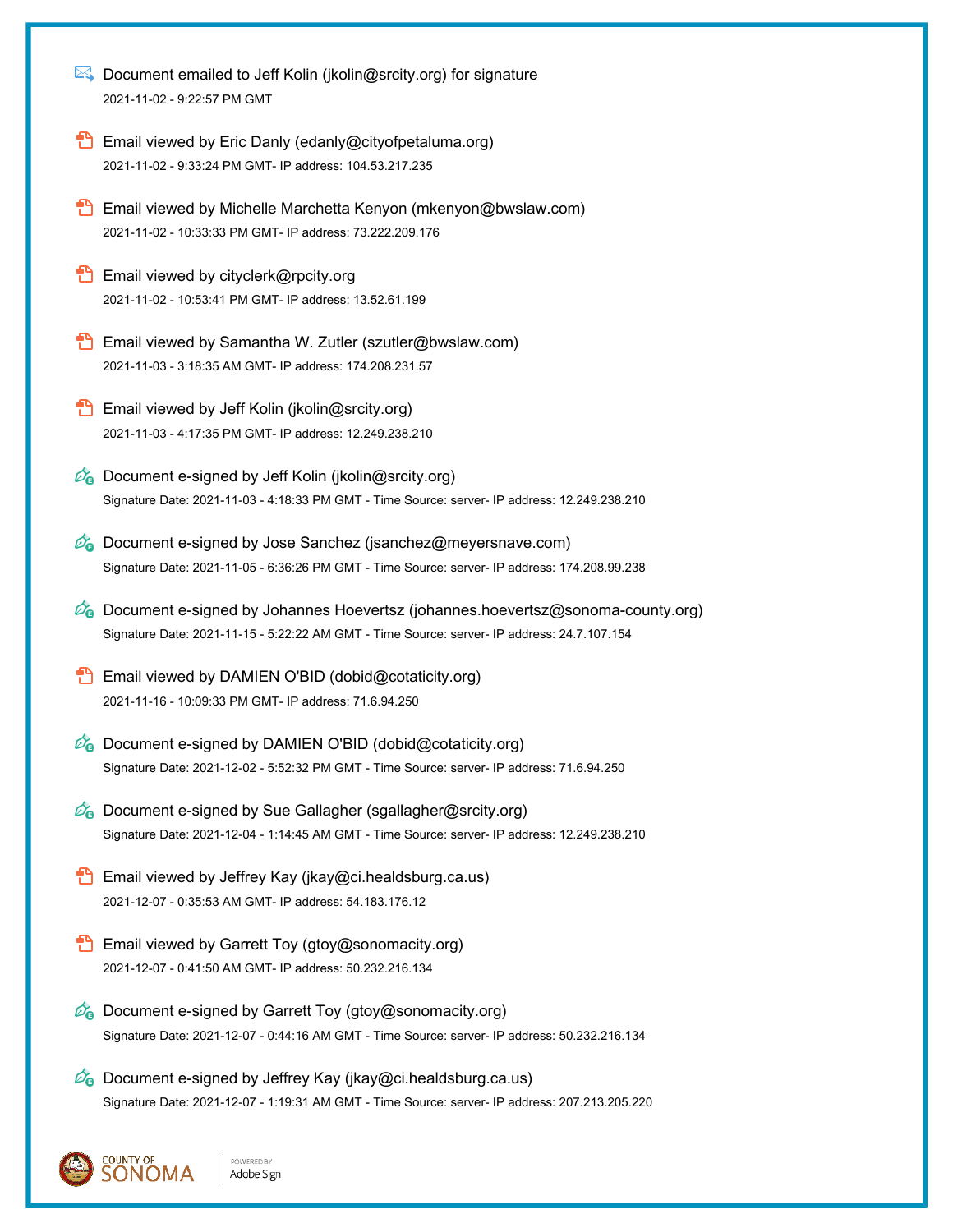|    | Email viewed by Samantha W. Zutler (szutler@bwslaw.com)<br>2021-12-07 - 2:21:57 AM GMT- IP address: 174.194.136.239                                                                                |
|----|----------------------------------------------------------------------------------------------------------------------------------------------------------------------------------------------------|
|    | Email viewed by Jeffrey Walter (jwalter@chwlaw.us)<br>2021-12-07 - 6:17:07 PM GMT- IP address: 52.26.201.146                                                                                       |
|    | $\mathscr{D}_{\bullet}$ Document e-signed by Jeffrey Walter (jwalter@chwlaw.us)<br>Signature Date: 2021-12-07 - 6:17:32 PM GMT - Time Source: server- IP address: 52.26.201.146                    |
|    | $\mathcal{Q}_0$ Document e-signed by Samantha W. Zutler (szutler@bwslaw.com)<br>Signature Date: 2021-12-08 - 5:25:42 PM GMT - Time Source: server- IP address: 71.202.47.251                       |
|    | Email viewed by Larry McLaughlin (Imclaughlin@cityofsebastopol.org)<br>2021-12-09 - 6:23:01 PM GMT- IP address: 50.0.139.179                                                                       |
|    | Email viewed by Ken MacNab (kmacnab@townofwindsor.com)<br>2021-12-09 - 6:30:27 PM GMT- IP address: 52.53.158.49                                                                                    |
|    | <b><i>C</i></b> Document e-signed by Ken MacNab (kmacnab@townofwindsor.com)<br>Signature Date: 2021-12-09 - 6:30:55 PM GMT - Time Source: server- IP address: 50.200.9.196                         |
|    | $\mathscr{O}_{\mathbf{G}}$ Document e-signed by Larry McLaughlin (Imclaughlin@cityofsebastopol.org)<br>Signature Date: 2021-12-09 - 7:21:46 PM GMT - Time Source: server- IP address: 50.0.139.179 |
| ซ  | Email viewed by cityclerk@rpcity.org<br>2022-01-21 - 11:39:13 PM GMT- IP address: 54.183.235.223                                                                                                   |
|    | Email viewed by Michelle Marchetta Kenyon (mkenyon@bwslaw.com)<br>2022-01-21 - 11:51:41 PM GMT- IP address: 172.226.36.133                                                                         |
|    | $\mathscr{O}_{\mathbf{G}}$ Document e-signed by Michelle Marchetta Kenyon (mkenyon@bwslaw.com)<br>Signature Date: 2022-01-24 - 5:00:01 PM GMT - Time Source: server- IP address: 76.206.192.206    |
| اچ | Xinci Tan (Xinci.Tan@sonoma-county.org) replaced signer cityclerk@rpcity.org with Darrin Jenkins<br>(cityclerk2@rpcity.org)<br>2022-02-15 - 5:06:50 PM GMT- IP address: 209.77.204.154             |
|    | Document emailed to Darrin Jenkins (cityclerk2@rpcity.org) for signature<br>2022-02-15 - 5:06:51 PM GMT                                                                                            |
|    | Email viewed by Darrin Jenkins (cityclerk2@rpcity.org)<br>2022-02-15 - 6:01:42 PM GMT- IP address: 13.52.61.199                                                                                    |
|    | Email viewed by Eric Danly (edanly@cityofpetaluma.org)<br>2022-02-15 - 6:03:55 PM GMT- IP address: 157.131.56.190                                                                                  |
|    | Co Document e-signed by Eric Danly (edanly@cityofpetaluma.org)<br>Signature Date: 2022-02-15 - 6:19:52 PM GMT - Time Source: server- IP address: 157.131.56.190                                    |
|    | COUNTY OF<br>POWERED BY<br>SONOMA<br>Adobe Sign                                                                                                                                                    |

処